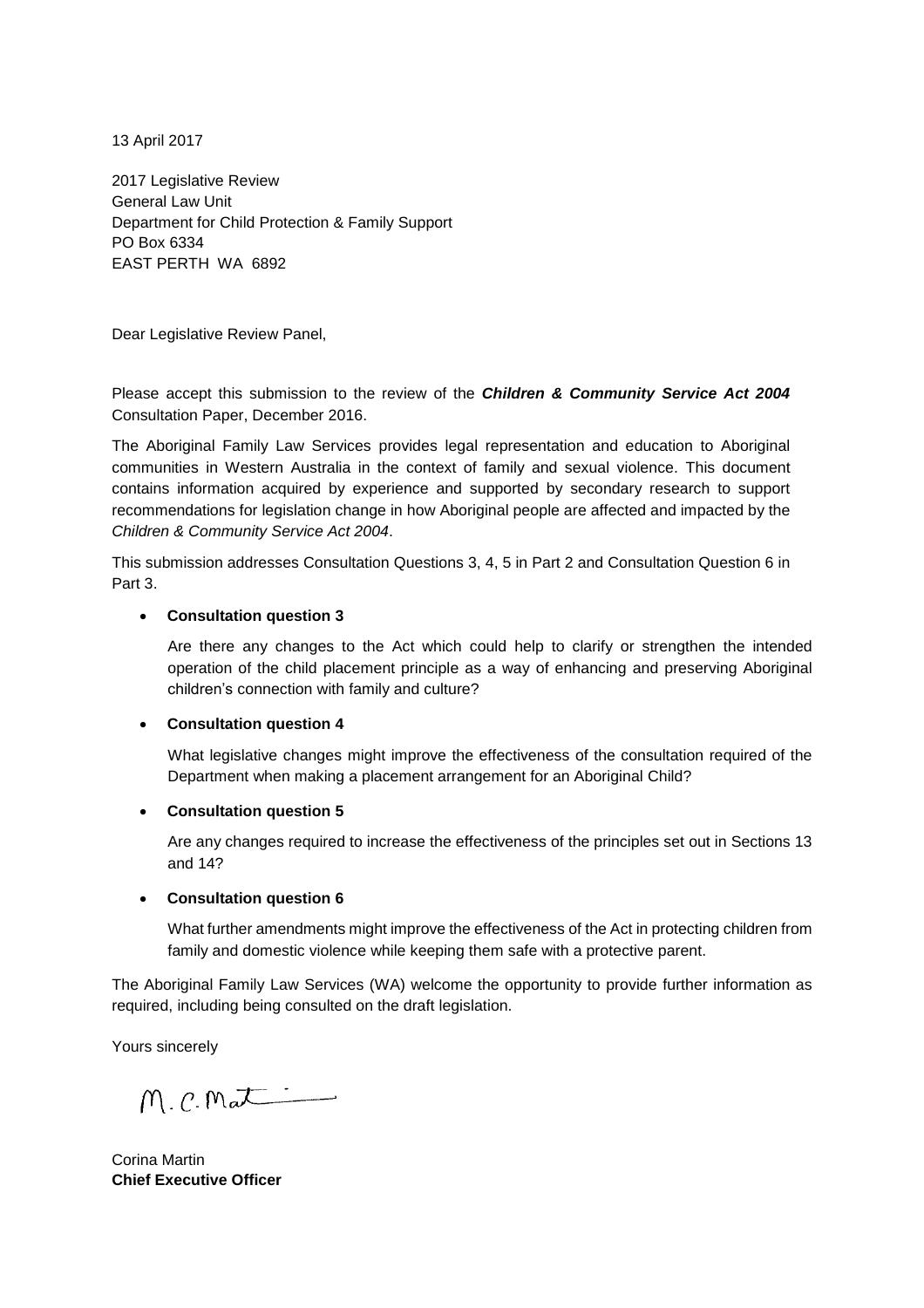# Submission to the Department for Child Protection and Family Support

Review of the *Children and Community Services Act* 2004, Consultation Paper December 2016

Lodged by 14 April 2017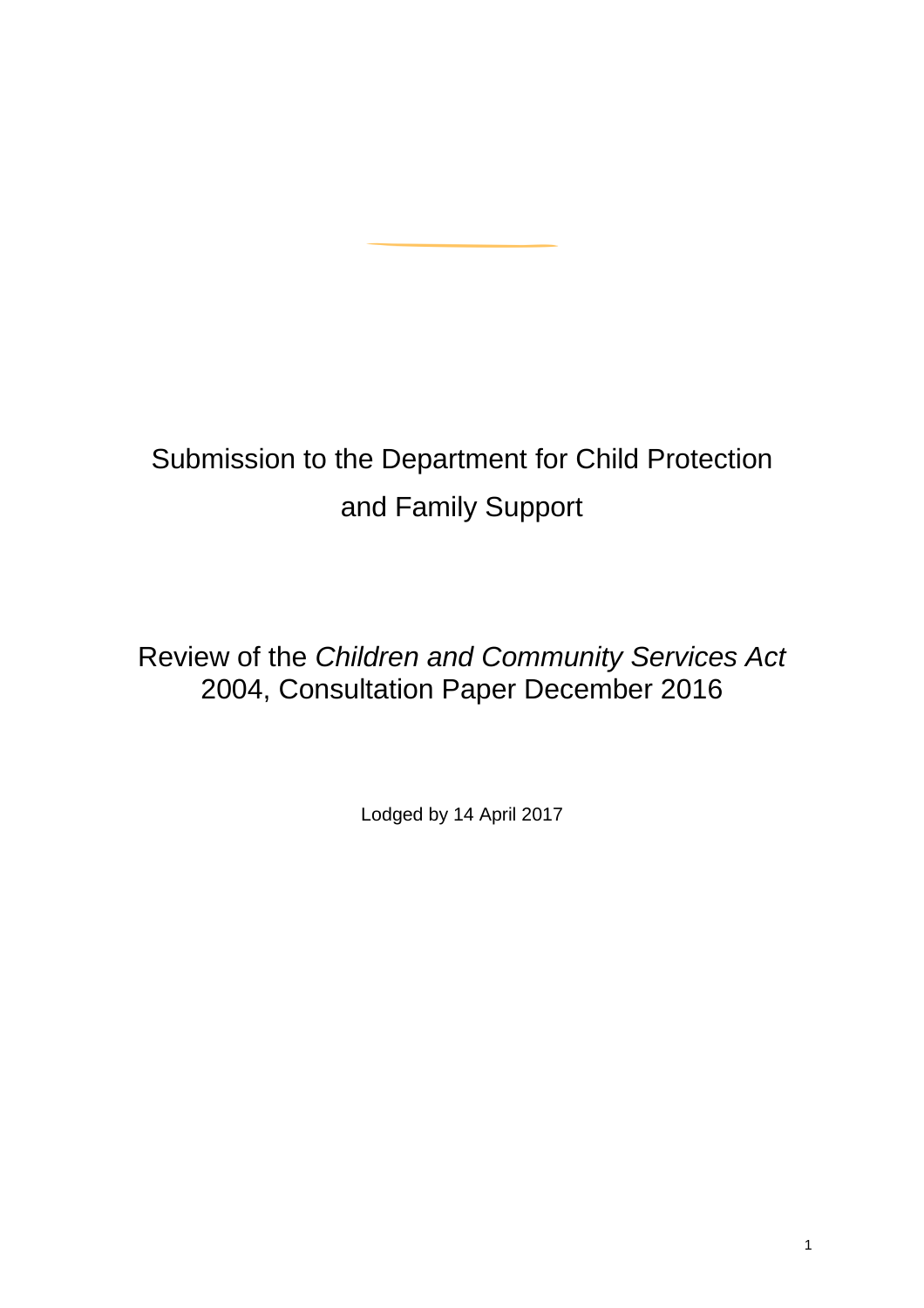# **1. About Aboriginal Family Law Services (WA)**

The Aboriginal Family Law Services (WA) is committed to being a leader in the provision of family violence legal services, support and education for Aboriginal and Torres Strait Islander people in Western Australia (WA) who have experienced, or, who are experiencing family and sexual violence. (**Please note**: The term Aboriginal is used herein to refer to both Aboriginal and Torres Strait Islander people wherever relevant.)

Funded by the Department of the Prime Minister and Cabinet (DPMC) under the national Family Violence Prevention Legal Service (FVPLS) Program, we are the largest FVPLS provider in Australia. The FVPLS program provides specialist legal services in the area of family violence matters. It aims to 'prevent, reduce and respond to incidents of family violence and sexual assault among Aboriginal people'.<sup>1</sup> Fourteen services are funded nationally to provide these services to 31 rural and remote locations.

Services are delivered in six regions across WA covering the West Kimberley, East Kimberley, Gascoyne, Midwest, Goldfields, and Pilbara regions. 47% of the state's Aboriginal population resides in these regions.<sup>2</sup>

Offices are located in Broome, Carnarvon, Geraldton, Kalgoorlie, Kununurra, and Port Hedland. From these locations outreach services extend to over 30 remote townships and Aboriginal communities. The corporate services office located in Perth provides strategic and management support to all regional offices including finance, human resources, administration, quality assurance and compliance functions.

# **2. Introduction**

The Aboriginal Family Law Services (WA) welcomes the opportunity to have input into the Review of the Children and Community Services Act 2004 Consultation Paper December 2016.

We also endorse the submissions provided by:

- The Aboriginal Legal Service
- Women's Law Centre of WA
- Legal Aid of WA
- Djinda Services

Aboriginal Family Law Services (WA) provides professional legal assistance to Aboriginal peoples that have experienced or are experiencing domestic or sexual violence. This submission on Review of the Children and Community Services Act 2004 Consulation Paper will address Consultation questions 3, 4, 5 and 6 in Parts 2 and 3 in the terms of reference.

The Aboriginal Family Law Services (WA) would be pleased to provide further information additional to this submission if required.

 $\overline{a}$ <sup>1</sup> Productivity Commission (2014) Access to Justice Arrangements Draft Report, p 29

<sup>&</sup>lt;sup>2</sup> Aboriginal and Torres Islander Census counts 2011 – Australian Bureau of Statistics

<http://www.abs.gov.au/ausstats/abs@.nsf/Lookup/2075.0main+features32011>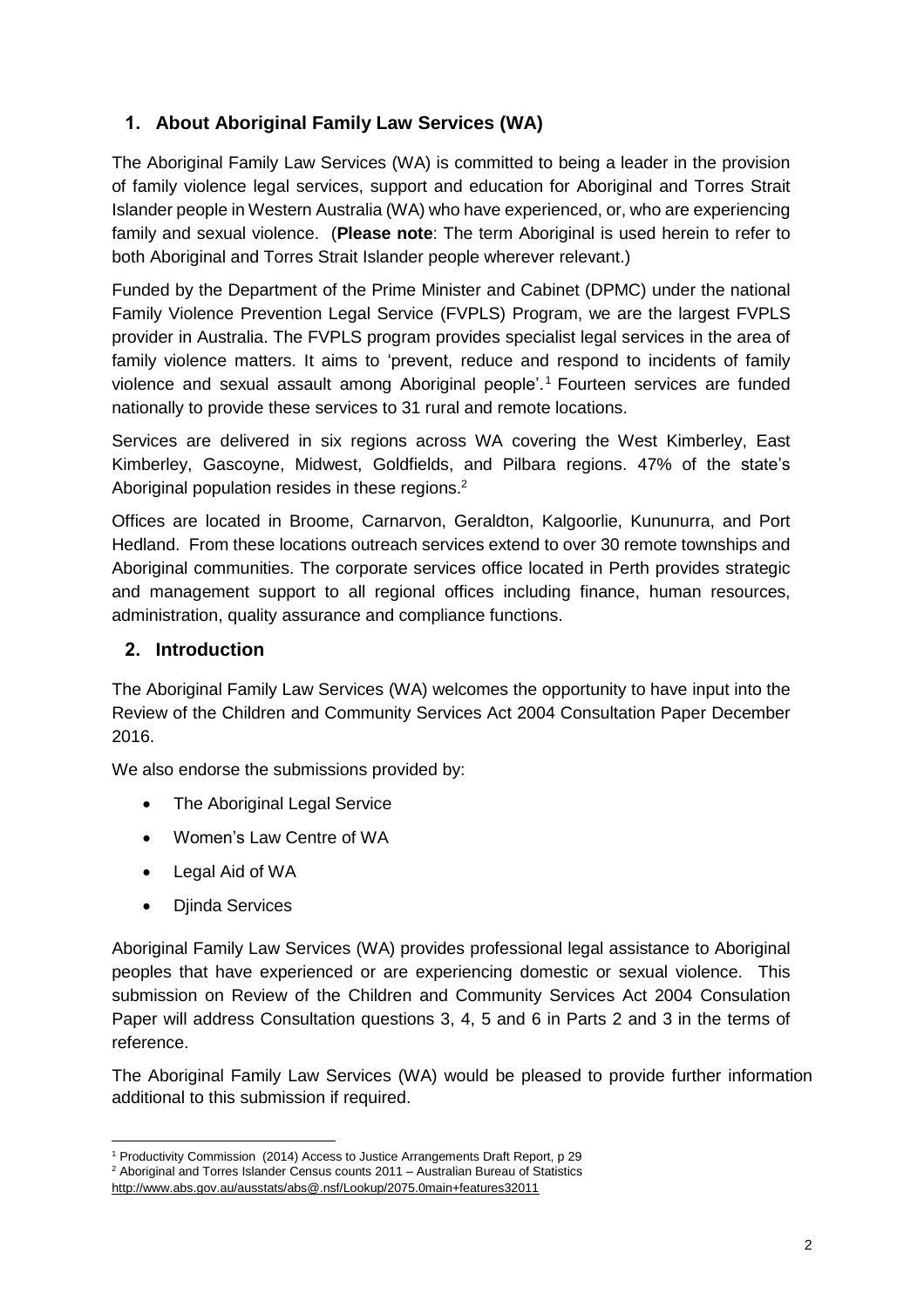# **3. Background Information**

The child protection system is in crisis nationally, with symptoms being experienced across Australia including burgeoning numbers of children – particularly Aboriginal children – entering out of home care. In the past few years there has been a significant increase in the number of Aboriginal Children entering into care<sup>3</sup> comparative to non-Aboriginal Children.

# **3.1 Aboriginal Services Framework**

The historical legacy of managing the welfare of Aboriginal people is stated in the *Aborigines Act* (1905), where it was the responsibility of the Chief Protector to control every aspect of Aboriginal people's lives, for the purpose of protection, control and segregation of all Aboriginal people in an attempt to assimilate future generations and cause the race to die out.

The later *Native Administration Act* (1936) empowered the Chief Protector to have total control of all Aboriginal children 21 years and under. This Act resulted in the suppression of Aboriginal languages and cultures in much of WA and the removal of many children from their families. The impact of these 2 Acts on Aboriginal culture and families within WA has been catastrophic.

Both of these Acts were administered by the Native Welfare Department. In 1972 this Department was abolished and its functions combined with the Child Welfare Department to form the Department for Child Protection. The Department for Child Protection was subsequently renamed as the Department for Child Protection and Family Support ("**DCPFS"**).

Today, DCPFS administers the *Children and Community Services Act* (2004)( "**The Act"** )

It is the intention of The Act to ensure that Aboriginal children now have their cultural and identity needs met.<sup>4</sup> Those intentions and the engagement of DCPFS and the open willingness of DCPFS to assess its performance and embrace change for a better future form the basis of this submission.

# **3.2 Domestic Violence**

It is believed domestic and family violence are the key drivers behind the overrepresentation of Aboriginal children in child protection<sup>5</sup>. While there is limited recent data from WA to support this claim, the recent evidence from the Victorian Taskforce 1000 project – a review of the cases of the thousand or more Aboriginal children in care – has found that "well over ninety per cent of Aboriginal children entering care" have done so due to family violence.<sup>6</sup>

<sup>&</sup>lt;sup>3</sup> Department for Child Protection and Family Support (March 2017) Out-of-Home Care Reform in Western Australia & why long term planning for children in care is so important.

<sup>4</sup> Department for Child Protection (December 2012) Aboriginal Services Framework

<sup>5</sup> Department for Child Protection & Family Support Op cit

<sup>6</sup> Victorian Aboriginal Community Controlled Organisations and Community Service Organisations (2014) Koorie Kids: Growing Strong in their Culture, A Plan for Aboriginal Children in Out of Home Care, October 2014 Update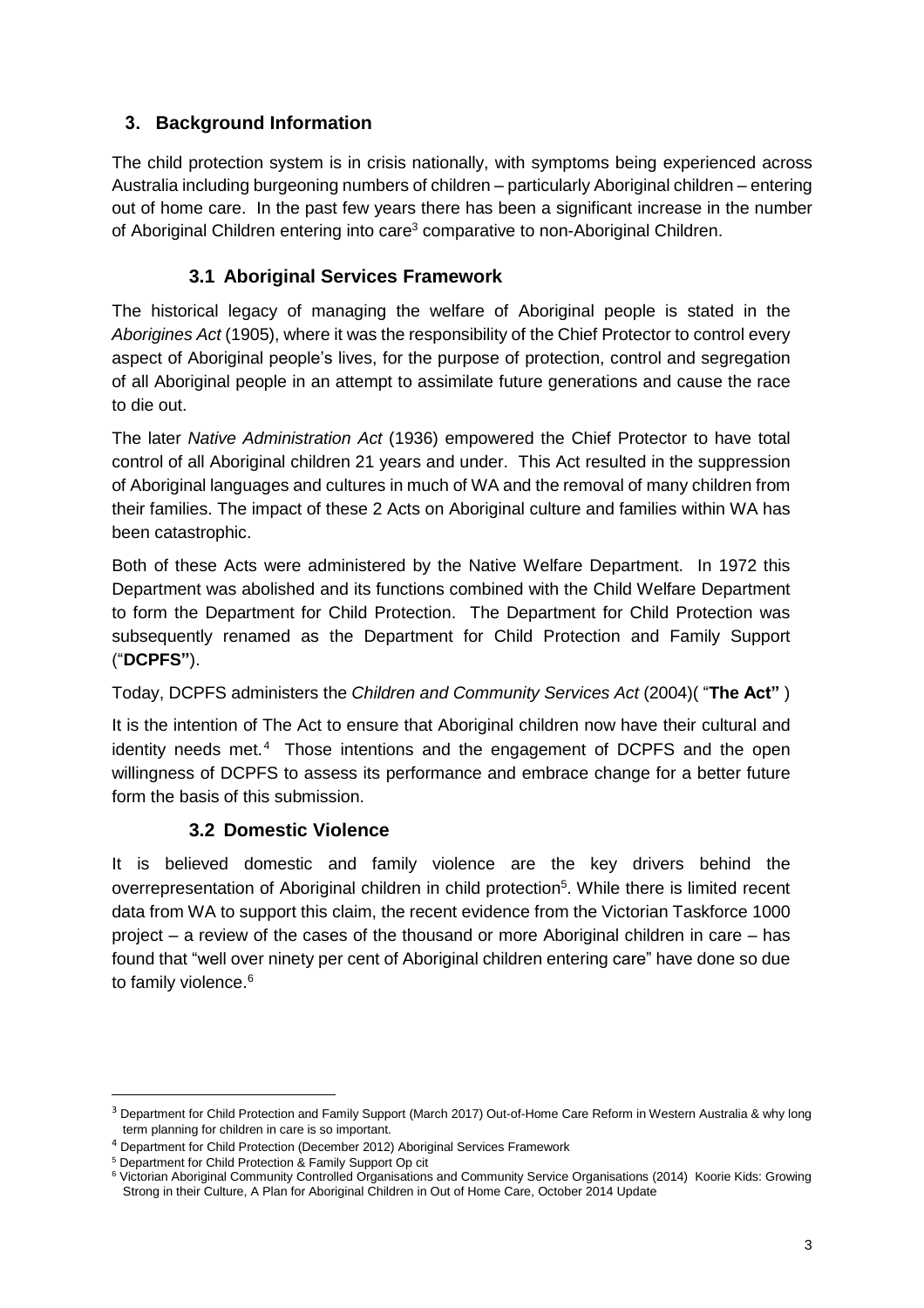DCPFS is unable to state how many children in WA are in the CEO's care due to family and domestic violence as they do not currently specifically capture and report on this data, however they estimate this to be between 70-90 percent. In their 2013-14 Annual Report they state that "Violence in the home, predominantly against women and children, is a major underlying factor in many child protection cases. Other common issues that lead to children being at risk of harm include parental drug and alcohol misuse, mental health issues and financial problems".<sup>7</sup>

Statistically Aboriginal women fare much worse compared to non-Aboriginal women in relation to the prevalence and impact of family and domestic violence:

- There is a higher use of restraining orders compared to the non-Aboriginal population, with a higher level of violence in these situations.
- Aboriginal women are statistically more prone to hospitalization and death as a result of family and domestic violence (358 times and 109 times respectively).

However, it is relevant to note that while Aboriginal people make up 3.1% of the Western Australian population, the Kimberley population is closer to 50%.<sup>10</sup> The region with the largest increase in Domestic Violence is the Kimberley, showing a 5-year increase of 79% in Domestic Violence Incident Reports (DVIR) that have been completed by police. These figures do not specify ethnicity so it is unknown how many of these DVIR relate to Aboriginal people.

In that same 5-year span, hospitalizations related to family and domestic violence have increased for men and women by an average of almost 46%. Homicides have doubled. The number of perpetrators charged with assault and sexual assault has decreased by 19% and 29% respectively. The number of perpetrators charged with breaches of a restraining order, including police orders has increased by 45%.

Further ramifications of family and domestic violence on Aboriginal women and communities are visible through other indicators:

- Aboriginal people are overrepresented in the child protection system with Aboriginal children making up 53% of children in out of home care in WA.<sup>11</sup>
- The percentage of Aboriginal compared to non-Aboriginal children in care by region (including metro) in WA varies from 20% (Peel) to 100% (East Kimberley).<sup>12</sup>
- Aboriginal people are overrepresented in the prison system, comprising 40 percent of the total prison population, with the adult female prisoner population over 50 percent.<sup>13</sup>

 $\overline{a}$ <sup>7</sup> Department for Child Protection and Family Support (2014) Annual Report 2013-14

<sup>8</sup> Australian Institute of Health and Welfare (2006) Family violence among Aboriginal and Torres Strait Islander peoples <http://www.aihw.gov.au/workarea/downloadasset.aspx?id=6442458606>

<sup>9</sup> Family Violence Prevention Legal Services – Research and Needs Analysis Report, 16 July 2013, Nous Group

<sup>10</sup> Western Australia's Family and Domestic Violence Prevention Strategy to 2022: Achievement Report to 2013

<sup>&</sup>lt;sup>11</sup> Department for Child Protection and Family Support, November 2015-2016 Annual Report

<sup>&</sup>lt;sup>12</sup>Department for Child Protection and Family Support, November 2014

<sup>13</sup> Australian Bureau of Statistics (ABS), 4512.0 - Corrective Services, Australia, September Quarter 2014 (4 December 2014) (Table 14)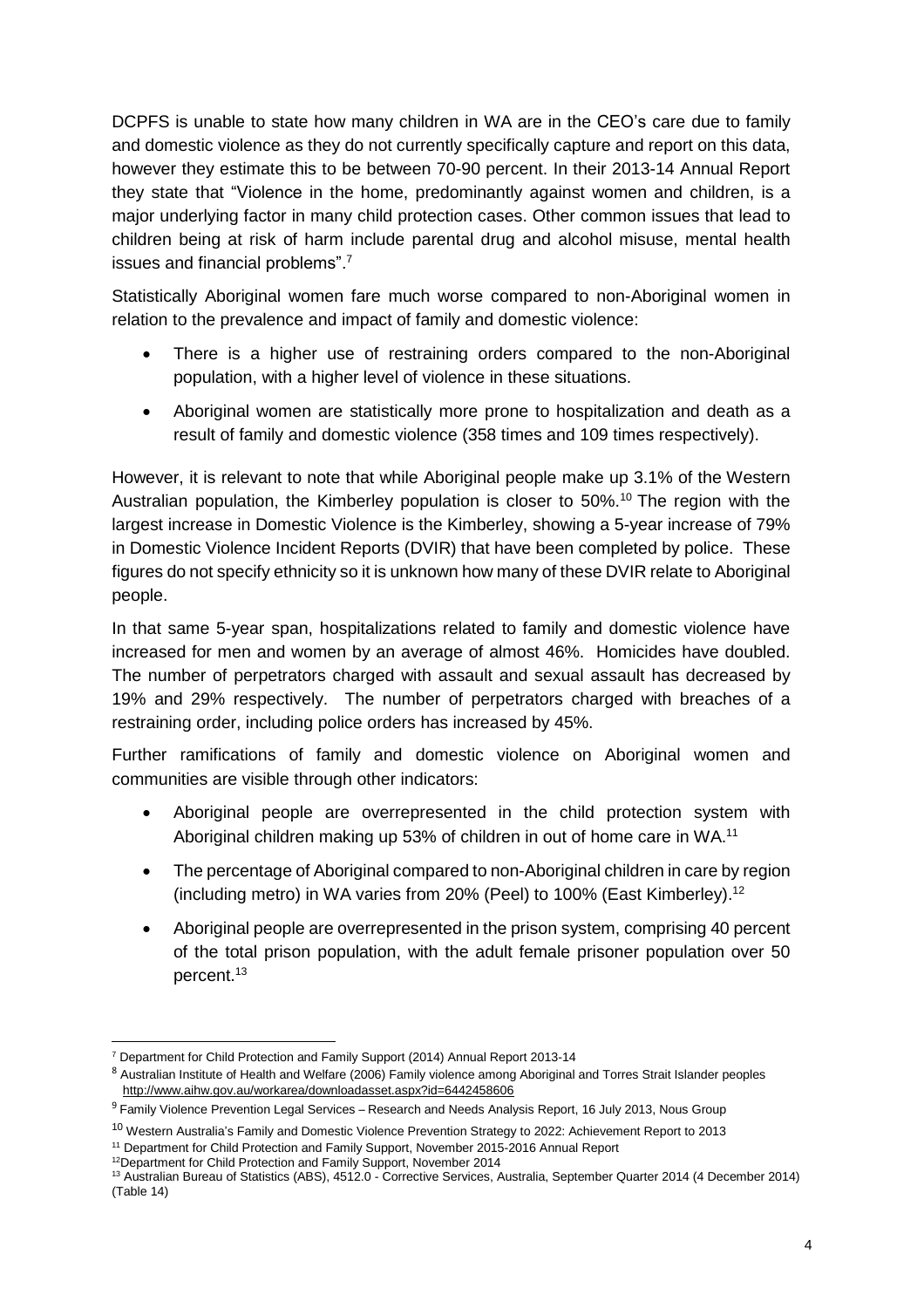Children who experience family violence or have been in care are more likely to use legal aid as adults.<sup>14</sup>

For Aboriginal communities the prevalence and impact of family and domestic violence is understood in terms of loss of connection to family, culture and self.

Creating the conditions whereby trauma can be healed for those who have already experienced family and domestic violence is crucial to preventing violence for the next generations. A focus of resources and sustained effort is needed to break the cycle of violence.

# **3.3 Signs of Safety Assessment & Planning**

The Aboriginal Family Law Service ( "AFLS" ) supports effective child support services, structured systematically in a non-paternalistic way to respond to child mistreatment.

The historical approach to Aboriginal welfare issues was paternalistic. Paternalistic practice occurs when case work professionals "adopt the position that they believe they know what is wrong in the lives of service recipient families and they know what the solutions are to those problems".<sup>15</sup> A paternalistic approach is harmful to families because it disenfranchises the families that DCPFS wants to assist.<sup>16</sup>

In more recent years, DCPFS policy has adopted an approach intended to be nonpaternalistic, called the Signs of Safety Assessment & Planning, when deciding if a child should enter out-of-home care. It is a process of creating a map of the cirucmstances surrounding a vulnerable child.<sup>17</sup> It requires active understanding, recognition and working within family networks, local communities and acknowledgment of cultural obligations and connections.

Given the intense and personal impact the DCPFS predessesors had on the lives of Aboriginal people and the damage it caused to individuals, familes and communities, it is more important than ever for DCPFS to be supportive towards Aboriginal families, by consistently delivering transparent and appropriate assistance when required, properly identified through the Signs of Safety assessment and in compliance with The Act.

Unfortunately, in the experience of AFLS, there are often cases that do not adhere to the intended meaning of the Act from the Aborignal experience.

Section 7 of the Act provides the paramountcy principle and section 8 the factors relevant to determining the paramountcy principle. In reality this principle is not applied as the Act intends it to do so.taken into full consideration on the ground.

The following listed commonly held issues our clients face when dealing with DCPFS. These issues concerns the AFLS and the application of The Act in its current form and DCPFS's interpretation of it for the placement of an Aboriginal child in rural WA.

 $\overline{a}$ <sup>14</sup> Productivity Commission (2014) *Access to Justice Arrangements*, Inquiry Report No. 72, p 777

<sup>15</sup> Turnhell & Murphey *Signs of Safety Child Protection Approach and Framework: Comprehensive Briefing Paper* (August 2014), Resolutions Consultancy pg 8

 $16$  Ibid pg 8

 $17$  Ibid pg 8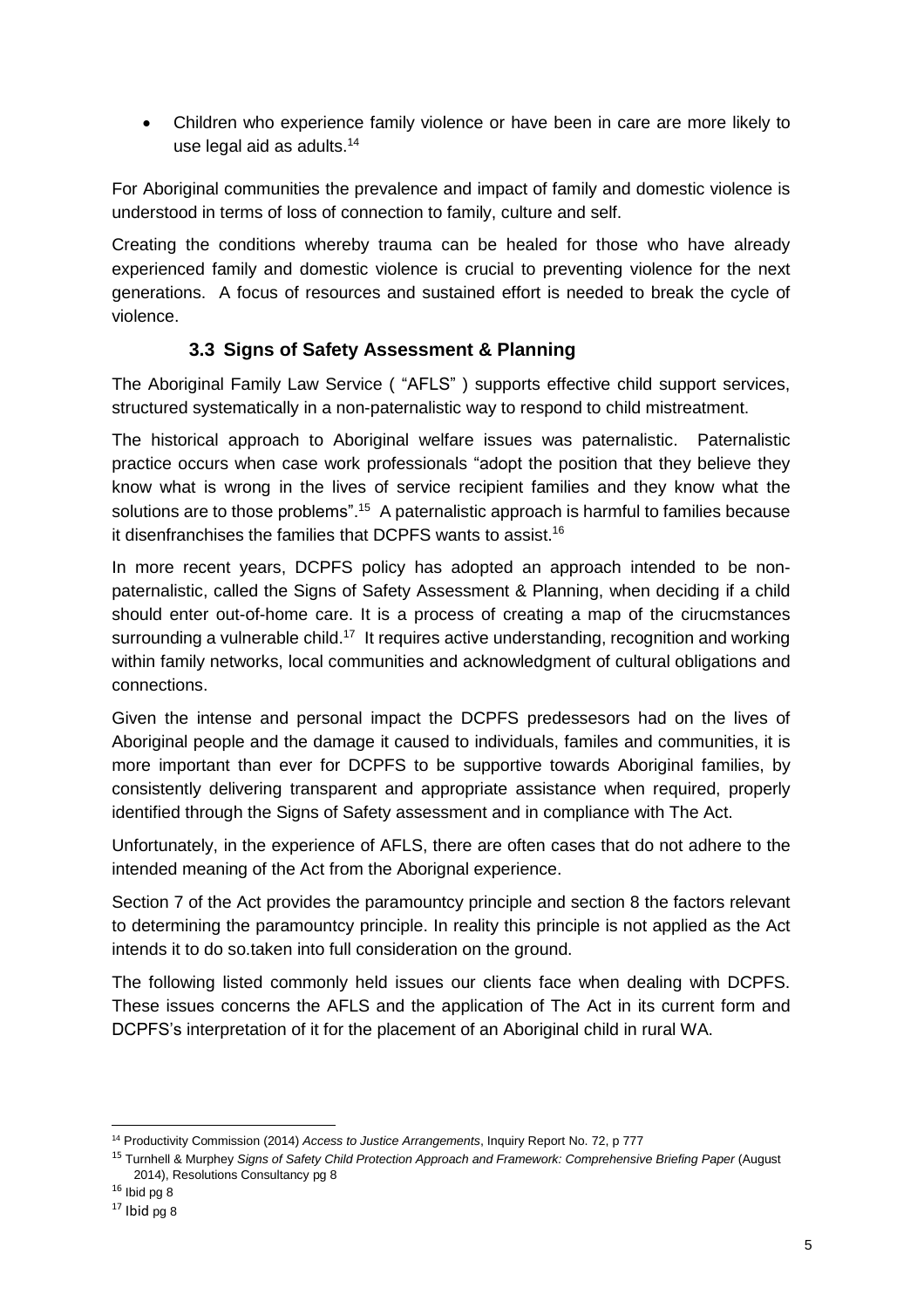# **Common Client issues**

# **Contact**

- 1. S143 proposals often include inappropriate modes of contact between parents and children, such as skype where internet is unreliable in communities.
- 2. Telephone contact can also be difficult when again there are coverage issues, phone numbers change and relies on the co-operation of carers facilitating the making and receiving of calls.
- 3. Travel arrangements are often not supported by the Department for family members to travel for contact visits, particularly when not residing in the same towns or regions as the children.
- 4. In the event DCPFS offices are short-staffed contact can be cancelled at short notice, causing extreme distress to both parents, family and the children.
- 5. Often distressed parents act on their distress and then case workers will respond discretionally by cancelling the contact. Clients often describe this as feeling held to randsom by individual case workers.
- 6. Discretionary preference given to one parent to the detriment of the other. For example supporting the father incarcerated with contact and post release plans but not the mother who was the victim of his violence.

### **Harm**

- 7. The question of harm as set out in section 8 needs to be significant in nature. However, in reality it may not be "significant in nature".
- 8. Case workers frequently do not recognise an Aboriginal mother's deliberate measures to ensure the safety of their children. For example, placing them with safe and secure kinship family members, particularly during periods of violence.

# **Comprehension of the Orders Sought**

- 9. There is a need for the DCPFS to ensure parents at risk of having their children taken into care are legally represented in every case, especially during pre-birth care planning and signing consent orders.
- 10. Parents often do not fully understand the consequences of what they are signing or feel under duress to sign.

# **Case workers' lack of experience**

11. DCPFS frequently appoint their most inexperienced case workers to complex matters and with inadequate knowledge or understanding of Aboriginal cultural issues or expertise in complex cases.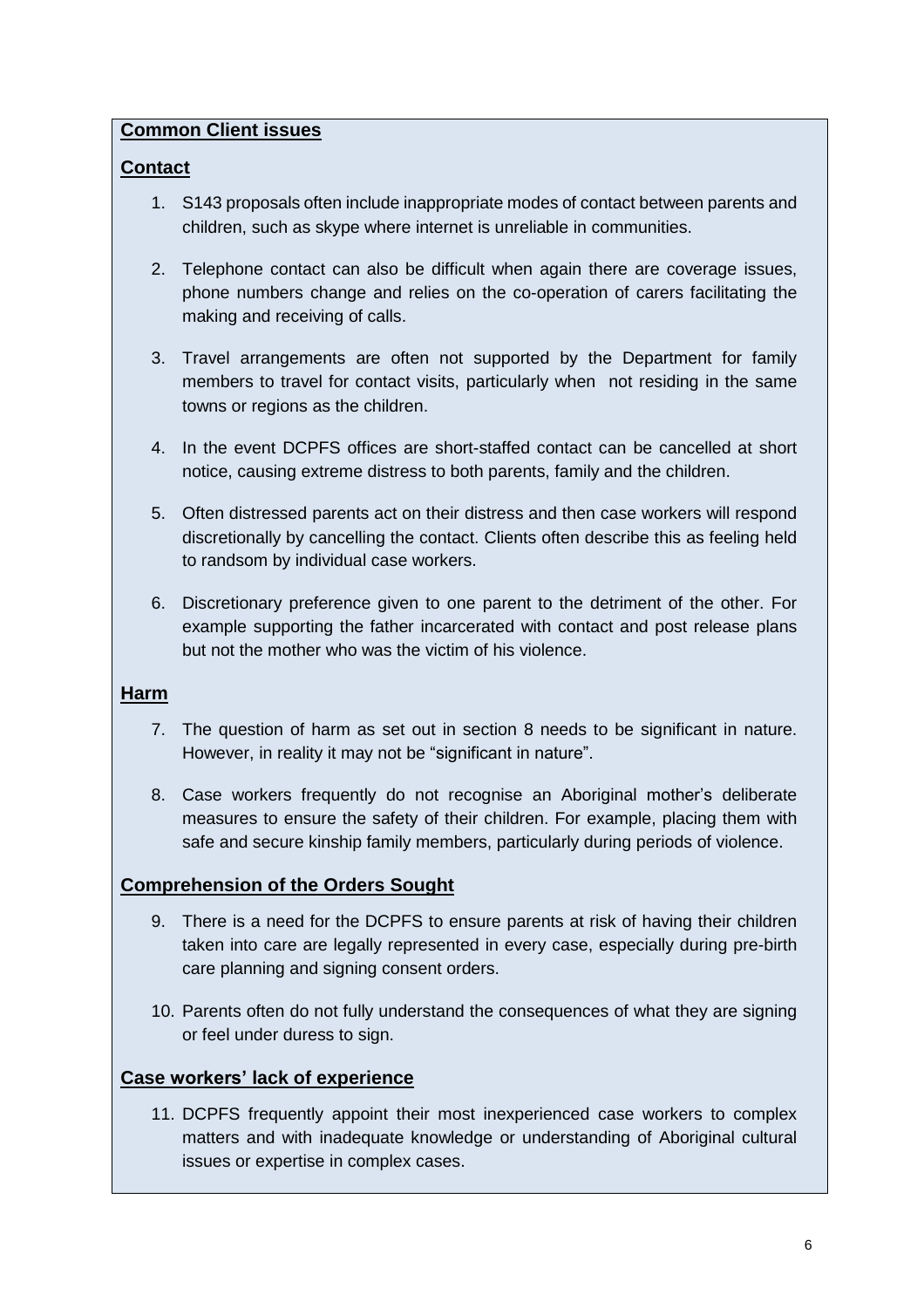- 12. Affidavit evidence of DCPFS often refer to historical facts and do not recognise updated facts, for example when parents have completed courses, or tasks that DCPFS have requested they do.
- 13. Distressed parents are often taken as being aggressive which results in a personality clash with the case worker.
- 14. DCPFS are forgiving when the foster carer requires time out from child caring, but do not extend the same forgiveness or understanding towards parents' need for respite.

# **Siblings**

15. It is all too common for the Department to separate siblings, rather than being placed together and subsequently causing further trauma to the children and the parents.

# **Placement**

- 16. There is frequently no appropriate consultation with Aboriginal persons pursuant to the Act or noted in their decisions.
- 17. The names of other potential family kinship carers provided by parents or family are often not explored by caseworkers.
- 18. Consideration and support are often not given to mothers that have been subjected to domestic violence and the children are then placed with family members of the perpetrator.
- 19. The Act allows for Supervision Orders but this is very rarely used for parents.

# **Reunification**

- 20. Once a child has been placed in DCPFS care it is then difficult for the children to be reunified with their biological parents. The Department then relies on the Western connotation of attachment formed to non-kinship carers as reasons not to reunify.
- 21. Parent are not adequately or properly supported by DCPFS to enable reunification.

The above issues are examples of our clients' issues faced in dealing with the Department but are not unique or an exhaustive list.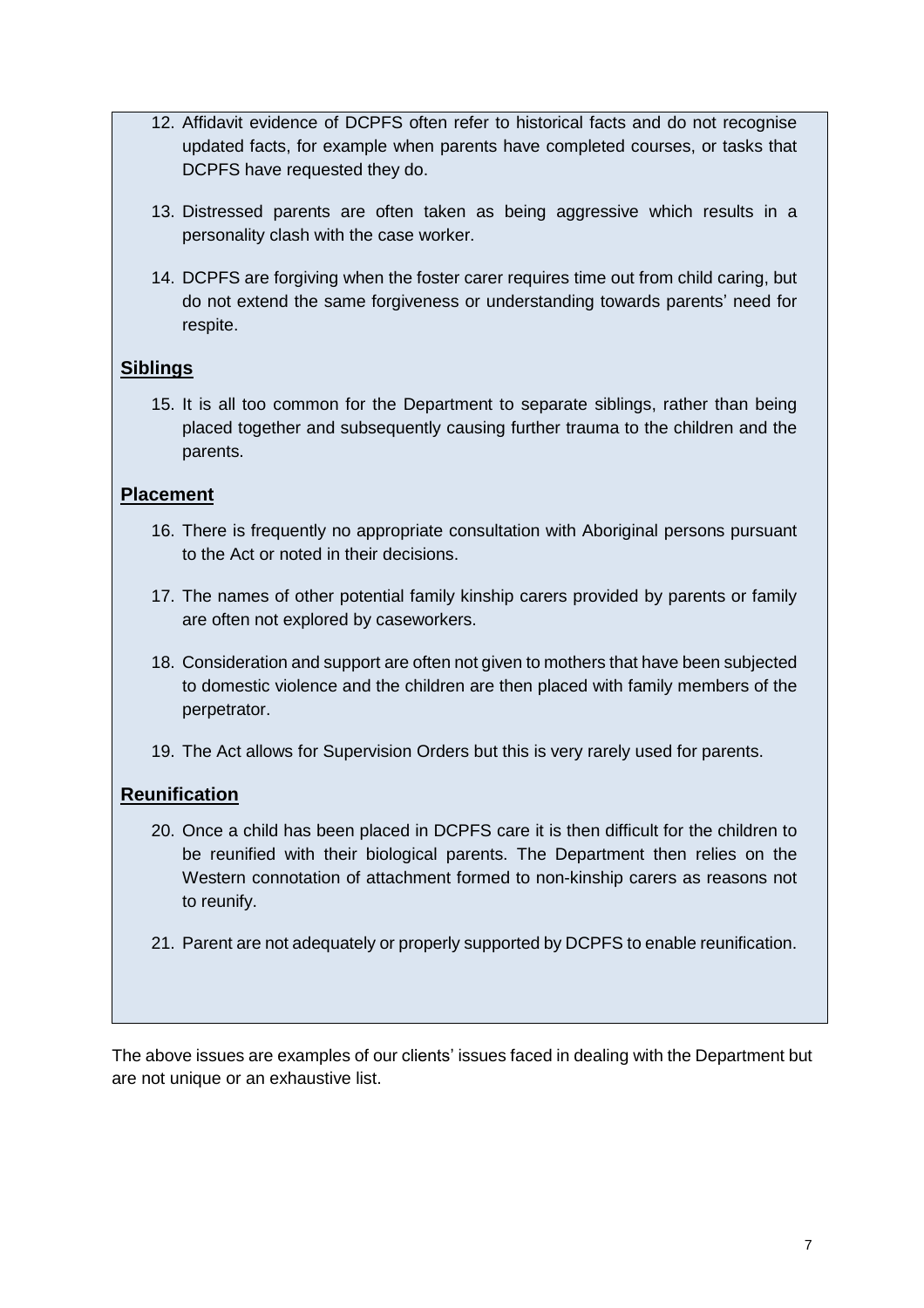The Children and Community Services Act 2004 be amended to include express provision for the President of the Children's Court to publish cases at first instance of legal import and or legal interest, in an appropriately anonomised format.

### **Recommendation 2**

Subdivision 5 -Protection Orders (until 18) and Subdivision 6-Protection Orders (special guardianship) be amended to exclude Aboriginal Children from being the subject of outof-home orders until 18 under the Act.

#### **Recommendation 3**

The Act be amended to include a requirement for siblings to be kept together and placed in the same home environment except in exceptional circumstances that prevent it. Keeping siblings together should be the default position of the Act.

#### **Recommendation 4**

The Act be amended to make it compulsory for DCPFS to engage in Active Efforts to support a family, without reference to inadequate housing, substance abuse and nonconforming to social behaviours, unless those issues have caused significant harm to the child evidenced by proven facts.

### **Recommendation 5**

Amend Section 148 of the Act to clarify and require;

- 1. All children subjected to protection applications be legally represented.
- 2. Legal representation for children be referred to as " Child Representative"
- 3. Clarify the basis upon which the legal representative acts; on instruction or best practice guidlines
- 4. Legal representation for children to be culturally competent for Aboriginal children.

### **Recommendation 6**

Amend the Act to include reference to mandatory monitoring of out-of-home placements with scope for return of the children to their protective parent if the placement does not provide a measurable improvement to the child's home experience.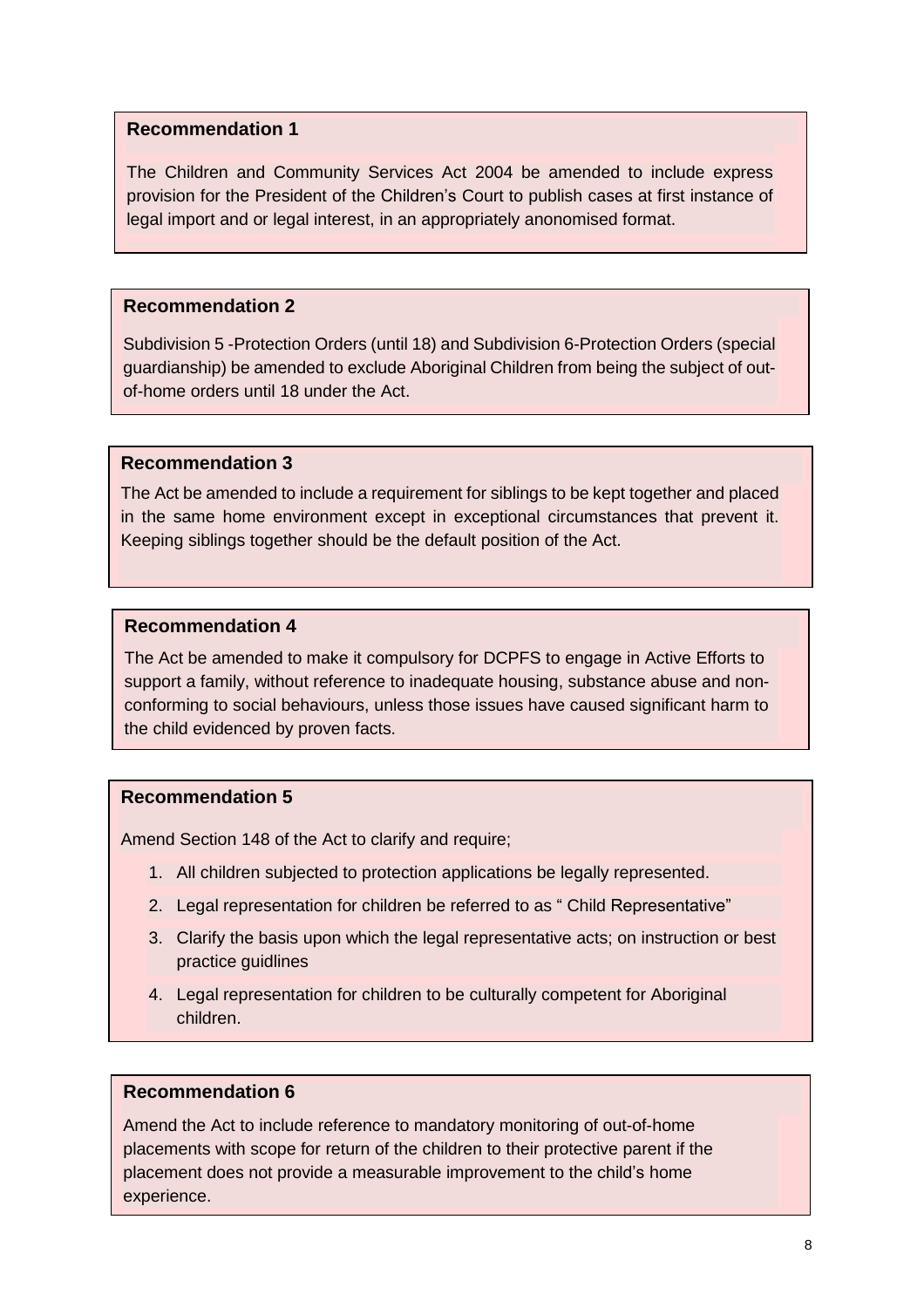The Act should include reference to a special requirement for DCPFS competence when intervening in Aboriginal families, with competence to include understanding of skills, knowledge and values relevant to the Aboriginal experience.

### **Recommendation 8**

The Act 2004 be amended to include express provision for each region to have an external body, group or organization separate to DCPFS to be appointed to review and monitor all Aboriginal out-of-home care cases and for and the body group or organization to consist of Aboriginal members with cultural connections to country and kinship.

### **Recommendation 9**

Amend the Act to include provision for the Court to be fully informed about the best interests of a child when presented with an application for consent orders for negotiated settlement by appointing legal representation for the child if one or both parents are not represented.

#### **Recommendation 10**

Amend section 13 of the Act by making changes that effectively have the meaning of the word "Allowed" to be removed and changed to the meaning of "Must" and amend "with as much self-determination as possible' to "with self-determination". The amendments need to reflect that it is not discretionary for the application of the self determination principle as at present. Make it mandatory.

#### **Recommendation 11**

Amend section 14 of the Act to make it mandatory for an Aborignal kinship group, community group or representative organization to participate in decision making under the Act, for every child.

### **Recommendation 12**

Amend the Act to include express recognition of Aboriginal Attachment to the extended family as different to the Notion of Western Attachment to the nuclear family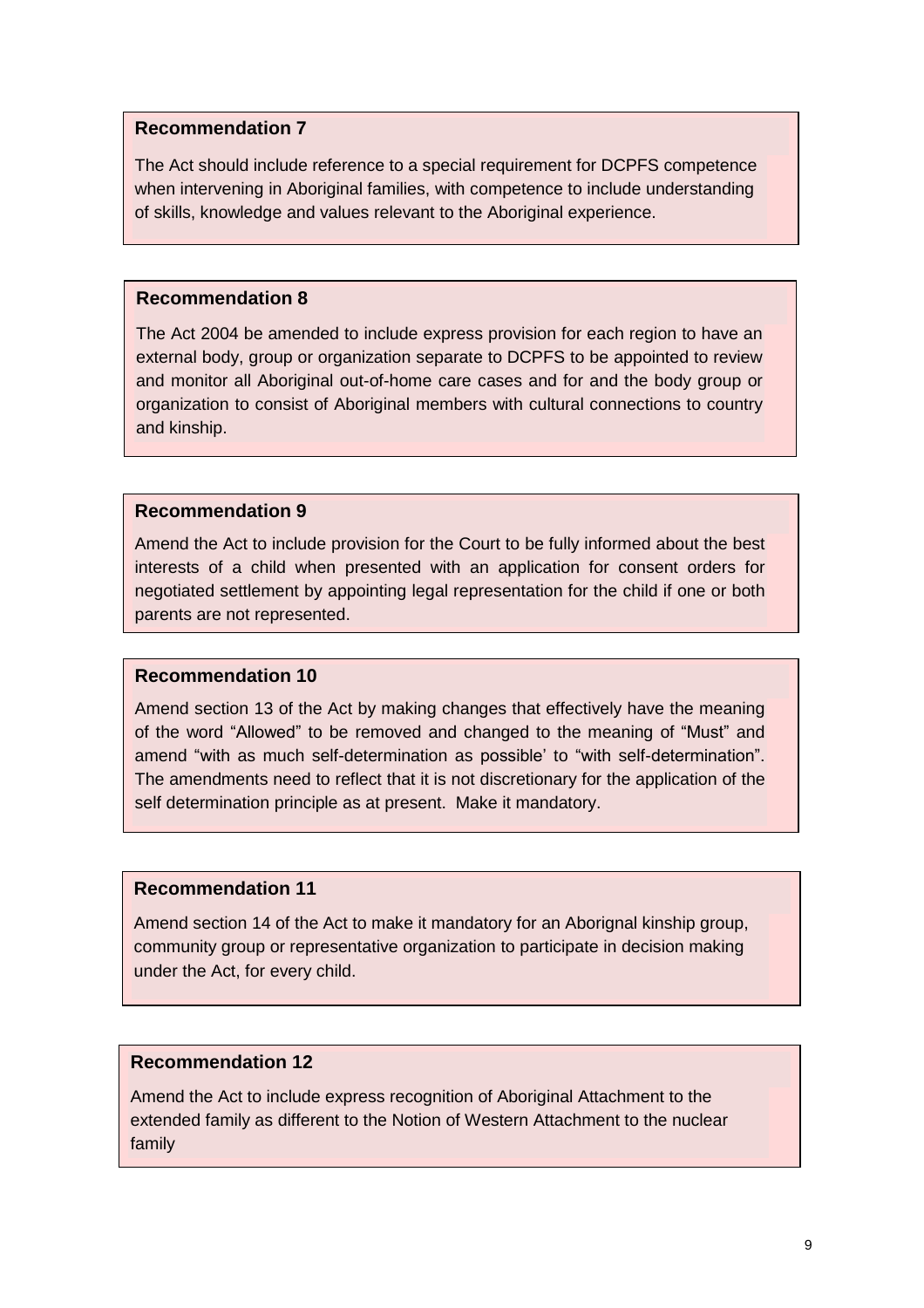Amend the Act to include express provision for DCPFS to return children to their parents in the event legislated time frames are not maintained and remove the discretion of the court to grant extensions in time.

### **Recommendation 14**

Amend Section 28(2) of the Act to be the exlusive decision of a kinship group, community representative or Aboriginal organisation before a new born baby is taken into care based on "likely" to suffer harm.

### **Recommendation 15**

Amend the Act to clarify the appropriate placement of a child with a protective parent in cases where the protective parent is the victim of domestic and family violence.

### **Recommendation 16**

Amend the Act to prevent a child from being placed with the perpetrator of domestic or family violence or his/her family.

### **Recommendation 17**

The Act be amended to enact full and frank disclosure of all information related to a protection application unless expressly prohibited by the Act and for such disclosure to be required within specified time frames.

### **Recommendation 18**

The Act be amended to include requirement for an interepreter fluent in the langurage of the regional area.

### **Recommendation 19**

A case worker must not confer or deal directly with a parent or other non DCPFS party in a protection application if that person is represented by a legal practitioner unless the legal practitioner has previously consented in writing.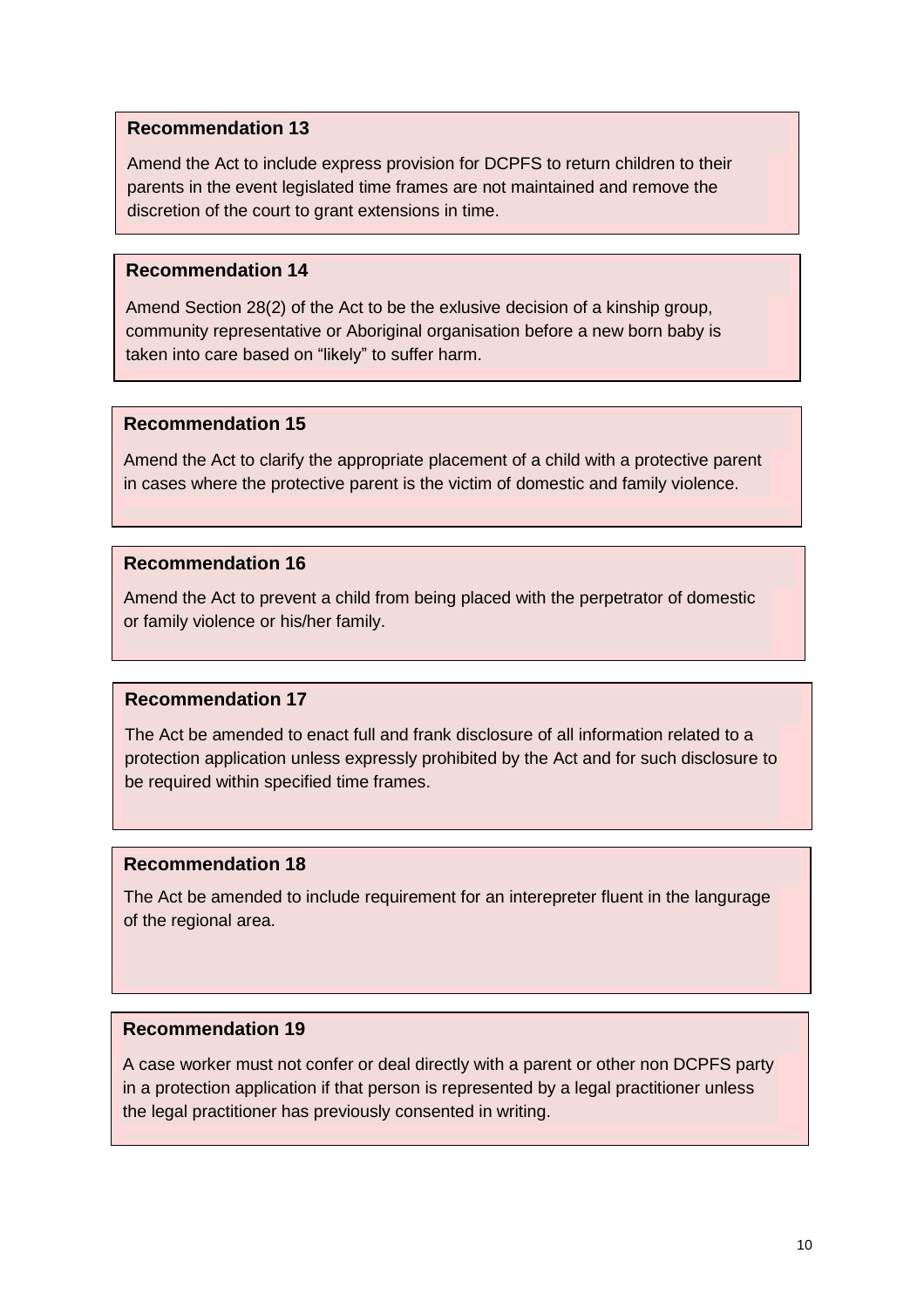Final orders need mandatory condition of contact for natural parents. Carers cannot take a child out of the jurisdiction, interstate, inter region, international without bringing the matter back to court.

# **4. Transparency in Child Protection Practices**

It is important to note the current lack of transparency in the WA child protection system. All care and protection applications to the Children's Court and the outcomes go unreported, unless a matter is appealed.

This lack of exposure to practices, external monitoring of case management or review of cases by the legal profession and other interested parties, is of significant concern to the AFLS. The practices of DCPFS are largely not known to anyone not directly involved with a matter. Nor will the findings of the Court involved in DCPFS matters and the significance of case law created by decisions be available for external legal consideration.

Effectively, the non reportable at first instance protocols result in much of DCPFS's activies to be completely confidential and therefore isolated incidences known only for those involved. Neither the legal profession or the wider community are privy to what are likely commonly occurring circumstances surrounding care and protection practices in WA.

AFLS is of the view there is a need for transparency in the actions of DCPFS with all management of out-of-home protection cases. As with other governmental policy and practices, checks and balances ensure consistency, compliance and adherence to the law. When dealing with children and especially in the context of vulnerable populations, such as Aboriginal families in WA where there is a history of paternalistic, intergeneral trauma and damaging social practices, transparency and compliance with the Act is paramount.

### **Ananomised Reporting**

The AFLS supports the need for maintaining confidentiality over the identities of individual family members involved in care and protection matters that come before the Children's Court. But the AFLS does not support the DCPFS case worker's management of those cases being held confidential nor the final outcomes in the Children's Court. To the contrary, the AFLS considers transparency in care and protection matters to be essential to good practice.

The Family Court of Australia and the Family Court of West Australia have adopted an anonymised system of reporting cases at first instance. The names of individuals within a matter are annonomised as well as sufficient detail to prevent identities being discernable.

*"Judgments published on this website have been anonymised by substituting pseudonyms for party names and, where appropriate, by editing information that would allow parties to be identified. Judgments are the "reasons for decision" made by the judicial officer at the conclusion of the case.*

*A judgment generally outlines*

*the facts of the case*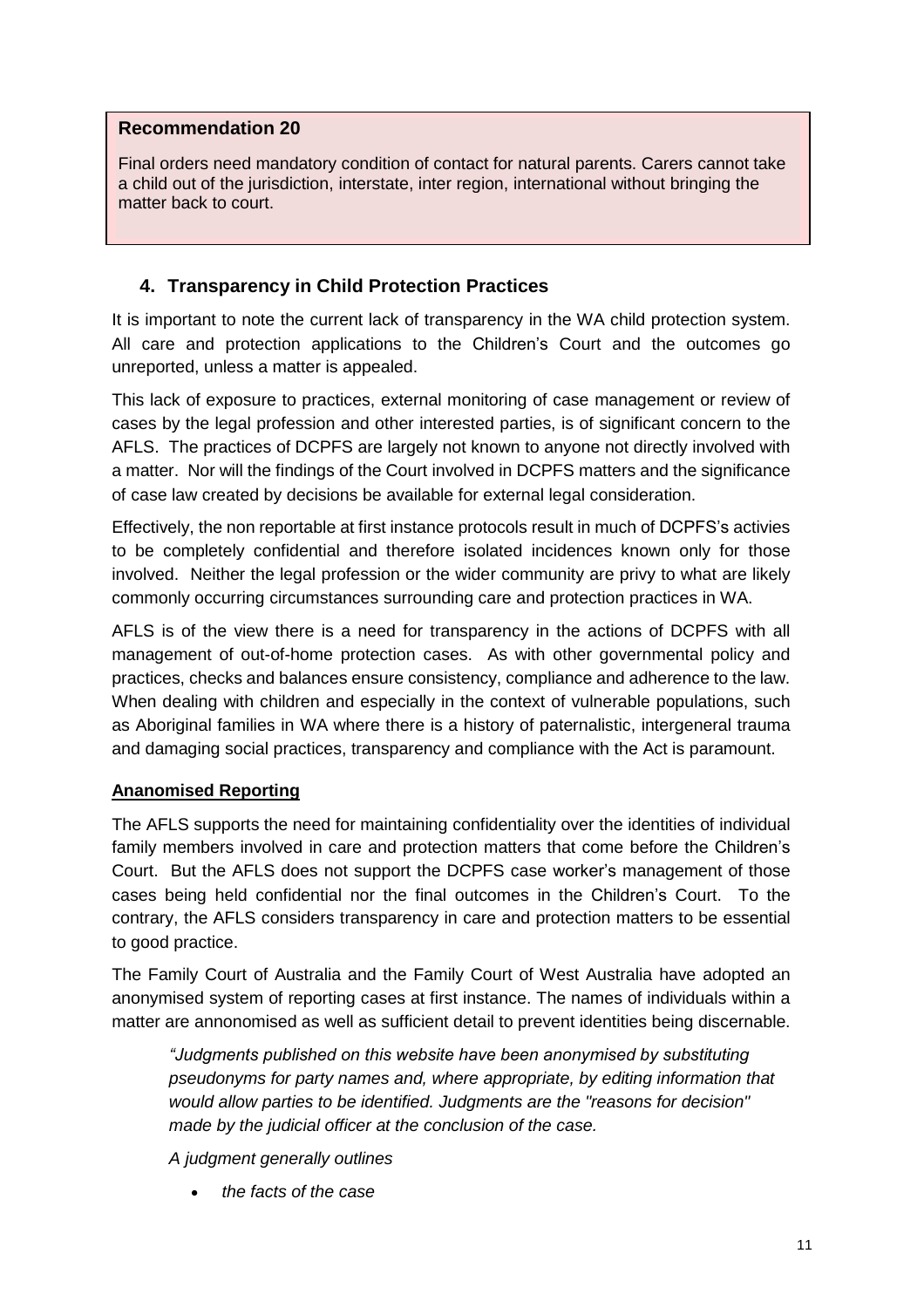- *the issues*
- *the law*
- *the interpretation of the law, and*
- *orders made as a result.*

Judgments may be delivered orally at the end of the trial (ex tempore) or the decision may be reserved and presented formally in a written document at a later date."<sup>18</sup>

The AFLS considers it possible for the Children's Court to emulate this practice of reporting by drafting express changes to the *Children and Community Services Act 2004* to make it compulsory for select decisions to be published.

The current form of the *Children and Community Services Act* 2004 does not appear to prohibit anonamised reporting of care and protection cases. It is however, an accepted practice not to do so. The reporting of some appealed care and protection matters by His Honour, President of the Children's Court, further supports the possibility that anonamised reporting at first instance can be introduced.

It is not AFLS's position that all cases at first instance should be reported anonomously. Rather, those that His Honour, the President of the Children's Court considers particularly relevant and or informative and of interest to the legal profession and wider community. similarly to current practice in the Family Court of Western Australia.

The AFLS does not consider the non-written format of Children Court's judgements preclude child protection cases from being reportable in the Childrens Court and the importance of transpareny, in our opinion, outways any inconvenience it might cause.

A transcript of selected decisions could be transcribed and altered to the extent necessary to keep identity details confidential. Alternatively, the President might request the presiding Magistrate convert decisions of interest into a written judgement, then have it appropriately anonomised before publication.

Ideally, the AFLS proposes it appropriate for all decisions for care and protection matters be changed from no-written to written, given the gravity and importance of of those decisions. Aboriginal children, living with the impact of past colonization actions still resonating today, are amongst the most vulnerable members of our society.

The following submissions by AFLS are premised on the over-riding proposal that it is imperative that DCPFS and the Children's Court cease the confidential & hidden nature of out-of-home care. The gravity and impact on children make it an important necessity for all concerned.

The existing culture of secrecy must change and become transparent, not only for the sake of the children involved but also for the credibility of the agencies that meter out actions and decisions. As stated by Lord Acton in the English case of *Roe v Minister for Health*;

<sup>18</sup> Family Court of Western Australia website, *Judgements* page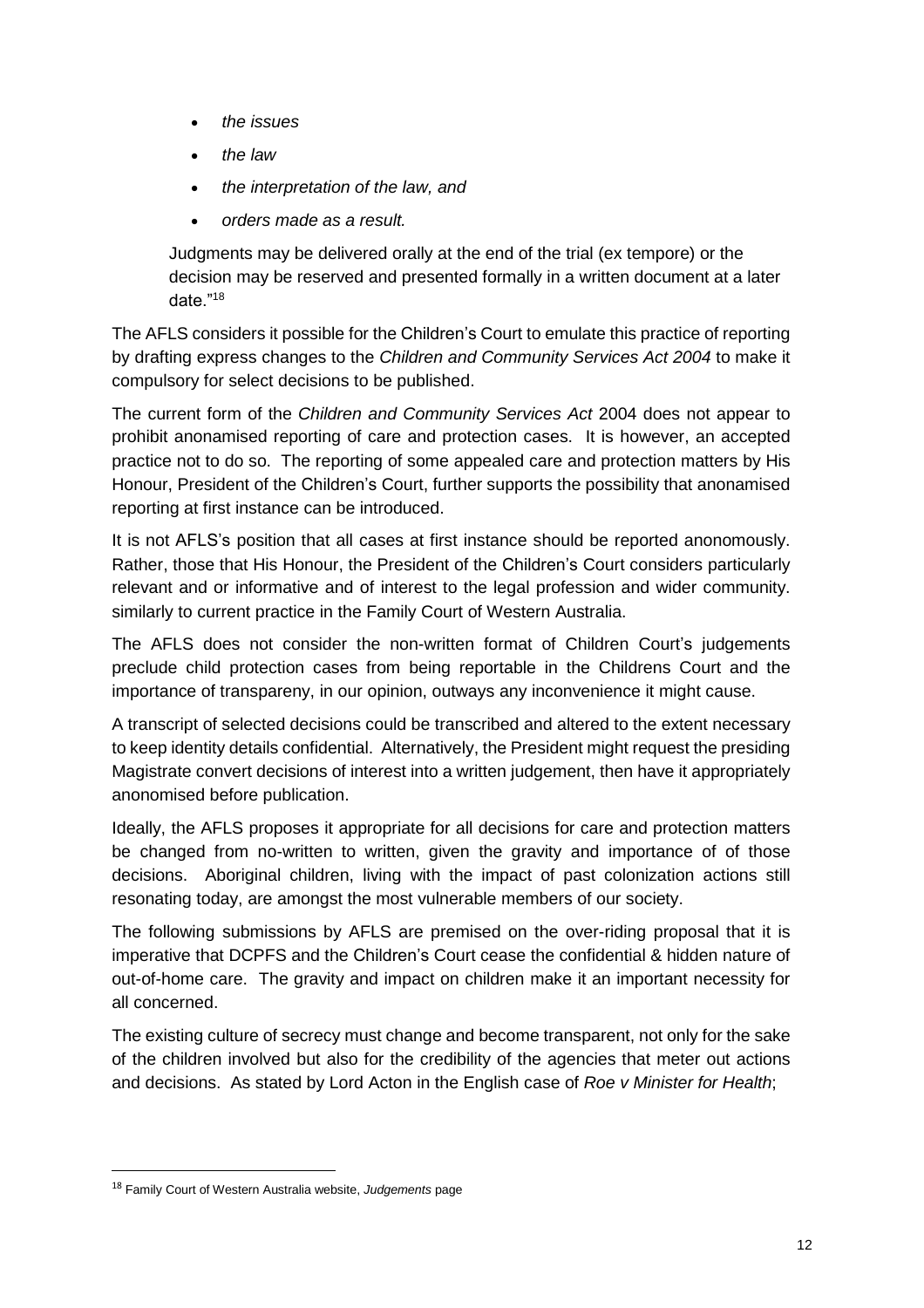*"Every thing secret degenerates, even the administration of justice: nothing is safe that does not show how it can bear discussion and publicity." <sup>19</sup>*

Lord Denning M.R in his judgment in *Argyll v Argyll* <sup>20</sup> stated that the scope of 'public interest' is open-ended. He comes close to saying that it is justifiable in the public interest to disclose confidential information which is 'of public interest' in that there is a public willing to read about it.

The AFLS does not advocate disseminating confidential individual information about care and protection matters. But does strongly purport that proper checks and balances external to DCPFS should be in place to review all care and protection practices for Aboriginal children. The soaring and disproportionate numbers of Aboriginal children in out-of-home care requires it.

The AFLS propounds it is in the public's interest to have an external body to review all DCPFS cases and matters brought before the Children's Court.

# **Recommendation 1**

The Children and Community Services Act 2004 be amended to include express provision for the President of the Children's Court to publish cases at first instance of legal import and or legal interest, in an appropriately anonomised format.

# **4. Response to questions from Terms of Reference Part 2 & 3**

# *Consultation Question 3*

*Are there any changes to the Act which could help clarify or strengthen the intended operation of the child placement principle as a way of enhancing and preserving Aboriginal children's connection with family and culture?*

# **4.1 Repeal "Until 18 year" Orders**

Permanence in the context of DCPFS out-of-home placements reflects the Western notion of stability within a household, attachment to the nuclear family and a requirement that the arrangement continue throughout childhood.

Although Aboriginal cultures vary from group to group and between Aboriginal Countries, the practices of child rearing remains constant throughout. The Aboriginal way is "growing up" children, an approach both conceptually different and bipolar to the western way.<sup>21</sup>

Although the mother remains important in the care of a baby after it is born, the baby becomes part of the community group at birth. All members of the community engage with the baby and assist with the care of baby in a way not practiced in the Western tradition.

*"The details of kinship are complex… kin relationships and the associated obligations extend well beyond the immediate family group. Children are always*

<sup>19</sup> *Roe v Minister for Health* (1954) 2 All ER 131

<sup>20</sup> *Argyll v. Argyll* [1967] Ch. 302,331 if.

<sup>21</sup> SNAICC (2011) *Growing up Our Way: Practice Matrix*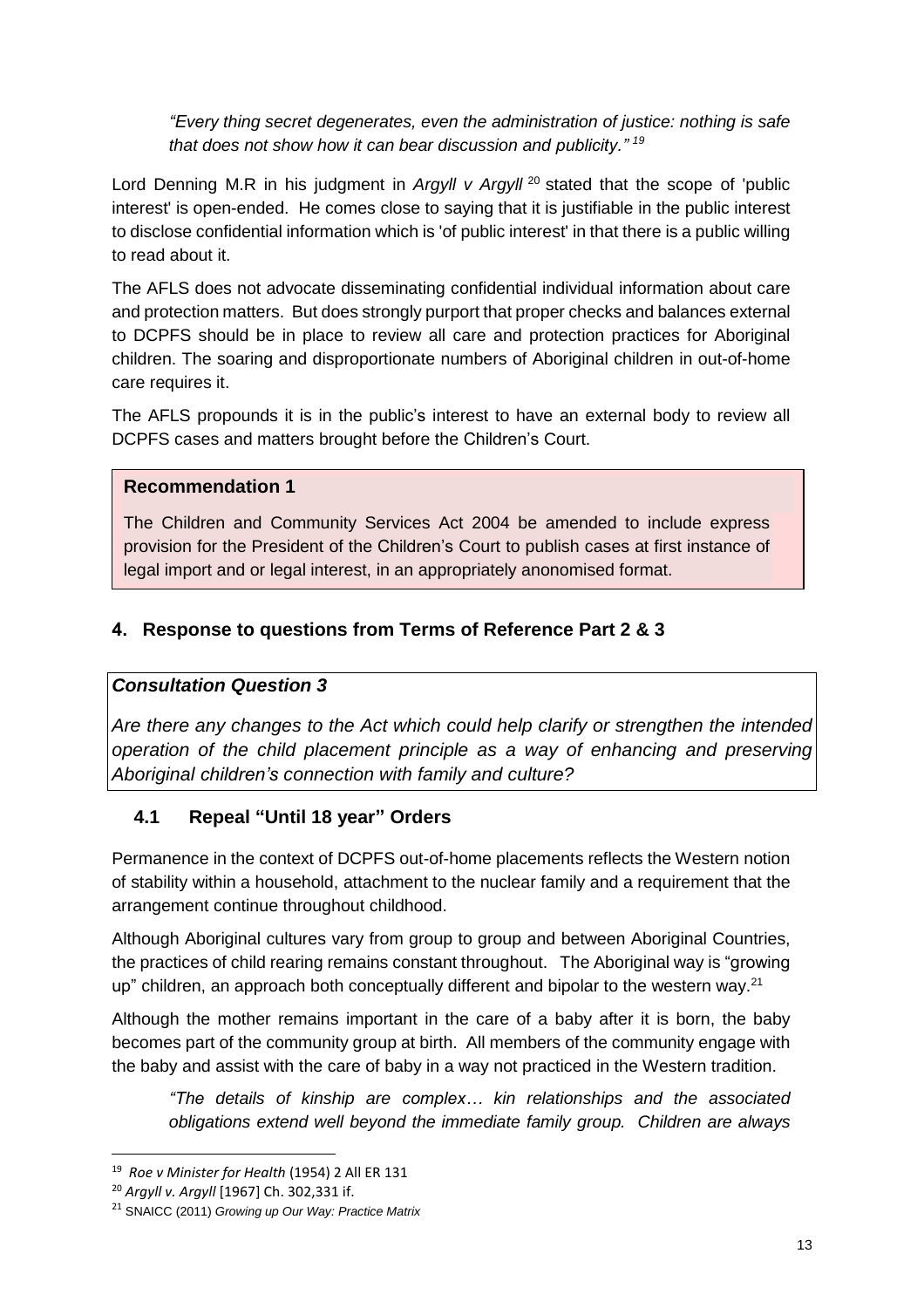*surrounded by a range of people who can respond to their needs. For example, a child has several fathers and mothers. A father's brother is classified as, and is called, a father. The mother's sister is considered to be, and is known, as a mother (Edwards 1988)."<sup>22</sup>*

It is not appropriate to impose Western cultural values for child rearing that undermine the Aborigninal experience on Aboriginal families in crisis. It is clear it is not working. It is the AFLS's position that out-of-home care placements based on western attachment theory deny the Aboriginal child a right to his or her heritage and culture, and perpetuates paternalistic practices against Aboriginal people.

Current practice also continues the disenfranchisement of Aboriginal people, after generations of children being removed from their kinship groups, irretreveably damaging many family relationships.

History has proven it is not the best interest of the Aboriginal child to be removed for extended periods of time. The importance of community and kinship in raising a child is best summarized as follows;

*"The security of an Aboriginal child would be derived from a network of regular caregivers and acceptance in their community. Attachment in a network of multiple caregivers, takes on special significance. The opportunity of forming an enduring affective relationship with more than one specific person in the community allows the support and maintenance of the child's emotional health throughout their life span. Child rearing is literaly a family and community concern and is not confined solely to the parents of the child." <sup>23</sup>*

The Act should be amended to repeal reference of until 18 orders altogether for Aboriginal children. At most, a 2 year care and protection order is adequate to ensure a child's safety and wellbeing, while enabling the family opportunity to work with DCPFS and satisfy reunification plans designed for the Aboriginal child.

Reunification should remain the single focus of all child placements throughout the child's childhood and all steps necessary should be taken to achieve this outcome. An until 18 year order prevents this from occurring. Permanently removing a child for 1 to 2 years at first instance places that child at serious risk of becoming a ward of the State until 18 years, based on the current western practices of attachment theory.

No Aboriginal child should be at risk of removal until adulthood because it is not possible to predict if the future holds alternative care options for that child. In the context of Aboriginal child rearing, flexibility is a constant.

### **Recommendation 2**

 $\overline{a}$ 

Subdivision 5 -Protection Orders (until 18) and Subdivision 6-Protection Orders (special guardianship) be amended to exclude Aboriginal Children from being the subject of out-of-home orders until 18 under the Act.

<sup>22</sup> SNAICC (2011) *Growing up Our Way: Practice Matrix* pg 32

<sup>23</sup> SNAICC (2011) *Growing up Our Way: Practice Matrix* pg 31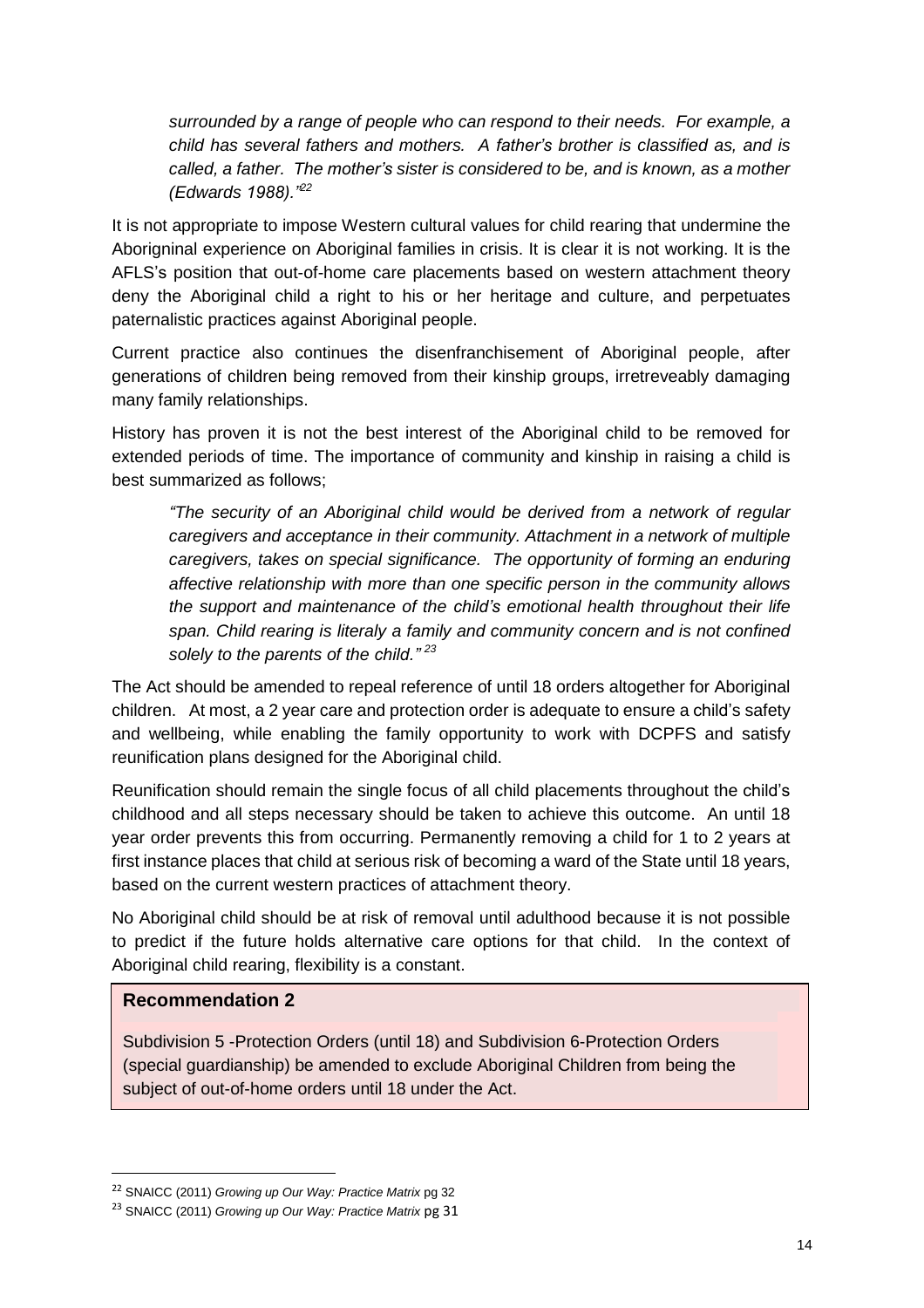# **4.2 Separation of Siblings**

Children are commonly separated from siblings when care and protection placements are made, with little or no consideration of how this separation may affect the child's immediate and nuclear family relationships. Even within the Western notion of child rearing, it is not acceptable for siblings to be separated. This dynamic understanding of child rearing is reflected in the best interests principle in international child rights law. $^{24}$ 

Canadian research has found a direct correlation between lack of continuity in the personal identity in First Nations youth and the high rates of youth suicide in those populations. Importantly, the increased rate of youth suicide falls to zero in communities where cultural connection, practice and self governance factors are present.<sup>25</sup>

Although circumstances of risk may not facilitate placement of a child with its parents, proper consideration to keeping siblings together should remain paramount in all cases. Separation should only occur as a last resort after full and earnest attempts to keep siblings together.

### **Recommendation 3**

 $\overline{a}$ 

The Act should be amended to include a requirement for siblings to be kept together and placed in the same home environment except in exceptional circumstances that prevent it. Keeping siblings together should be the default position of the Act.

# **4.3 Explore all reasonable foster placements, including parents as foster carers, before placing a child outside the Kinship group.**

In many cases it is possible to identify potential family carers on either parents' side that and they are not duly explored as alternatives to foster placements by DCPFS. Despite named individuals being proferred to DCPFS on a number of occasions as suitable.

In a number of AFLS matters children have been placed into care with the paternal family in circmstances of significant domestic violence, in which the paternal family were sympathetic to the perpetrator and possibly involved in the exercise of violence against the mother. This placement made contact between the mother and child problematic and potentially unsafe.

Given the importance of a child maintaining contact with kin and country, failure to explore family possibilities is a serious indictment on the rights of the Aboriginal child as mandated in the Act.

In the experience of the AFLS, often times a mother whose child has been apprehended and who is working towards return of her child, may be in some cases an option as a foster carer. However, this seems to rarely be considered by DCPFS or even understood as a possibility by the parent, given its rarity.

<sup>&</sup>lt;sup>24</sup> Rutter M (2008) Implications of Attachment Theory and Research for Child Care Policies in Cassidy and Shaver *Handbook of Attachment: Theory, Research and Clinical Applications* London Guilford Press

<sup>25</sup> SNAICC (July 2016) *Achieving Stability for Aboriginal and Torres Strait Islander Children in Out-of Home Care* pg 7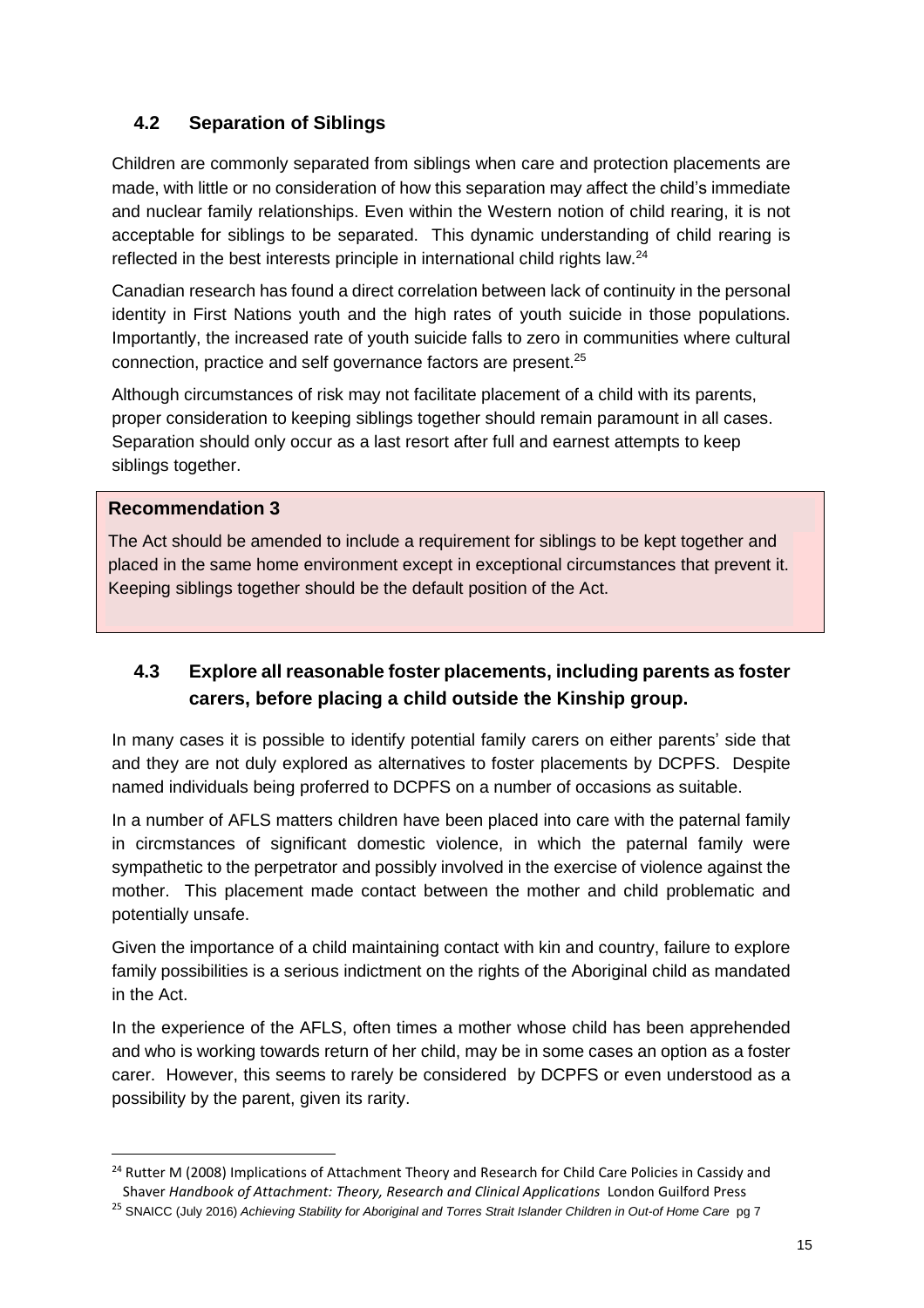Aboriginal parents engaged with DCPFS often have a history of involvement with child protection over generations, where English is not the first language or where they live in remote and rural areas. Instead of presuming that parenting difficulties result from parental inadequaties, social disadvantage of those parents should be considered and support provided as best practice.

*"neglect (of a child) should be considered to be a sign that the family is in need of support, rather than as a reason to remove a child."<sup>26</sup>*

Placing children with parents, ideally for reunification and the end of DCPFS involvement, should remain the ultimate aim. As it stands, DCPFS operates more as a watch dog to keep children away from risks and communities it deems unsafe.

This is counter to the Act's mandate to facilitate reunification with parents.

Under the United States model, the State must satisfy the court that "Active Efforts" have been made to provide the services and programs required by a family to enable them to care for the child before the State can remove a Native American child from their family.<sup>27</sup>

"Active Efforts" is a higher standard than "Reasonable Efforts". And inadequate housing, alcohol abuse, and non-conforming to social behaviours are not clear and convincing evidence that a child will suffer damage by remaining with its parents.

It is fair to say that active efforts in this context are not being practiced in WA. In fact, a protocol for children in the CEO's care, between DCPFS and non-government placement agencies, dated December 2013, states;

*"the Department has the final decision-making authority with regard to the placement of children"<sup>28</sup>*

The AFLS submits that pursuant to the intented meaning of the Self Determination Principle in the Act, this statement is not entirely accurate in relation to Aboriginal children, and in any event, it is the Children's Court and Family Court of Western Australia that ultimately carry that power. The Act needs to clearly reflect the intended meaning, without possibile differences of interpretation.

# **Recommendation 4**

The Act should be amended to make it compulsory for DCPFS to engage in Active Efforts to support a family, without reference to inadequate housing, substance abuse and non-conforming to social behaviours, unless those issues have caused significant harm to the child evidenced by proven facts.

# **4.4 Compulsory Independent Children Lawyer**

<sup>26</sup> H.Douglas & T.Walsh, *Continuing the Stolen Generations: Child Protection Interventions and Indigenous People* International Journal of Children's Rights 21(2013) 59-87

 $27$  Ibid

<sup>&</sup>lt;sup>28</sup> The Department for Child Protection and Family Support and Non-Government Placement Agencies (December 2013) *Concerns for Children in the CEO's Care* pg 2.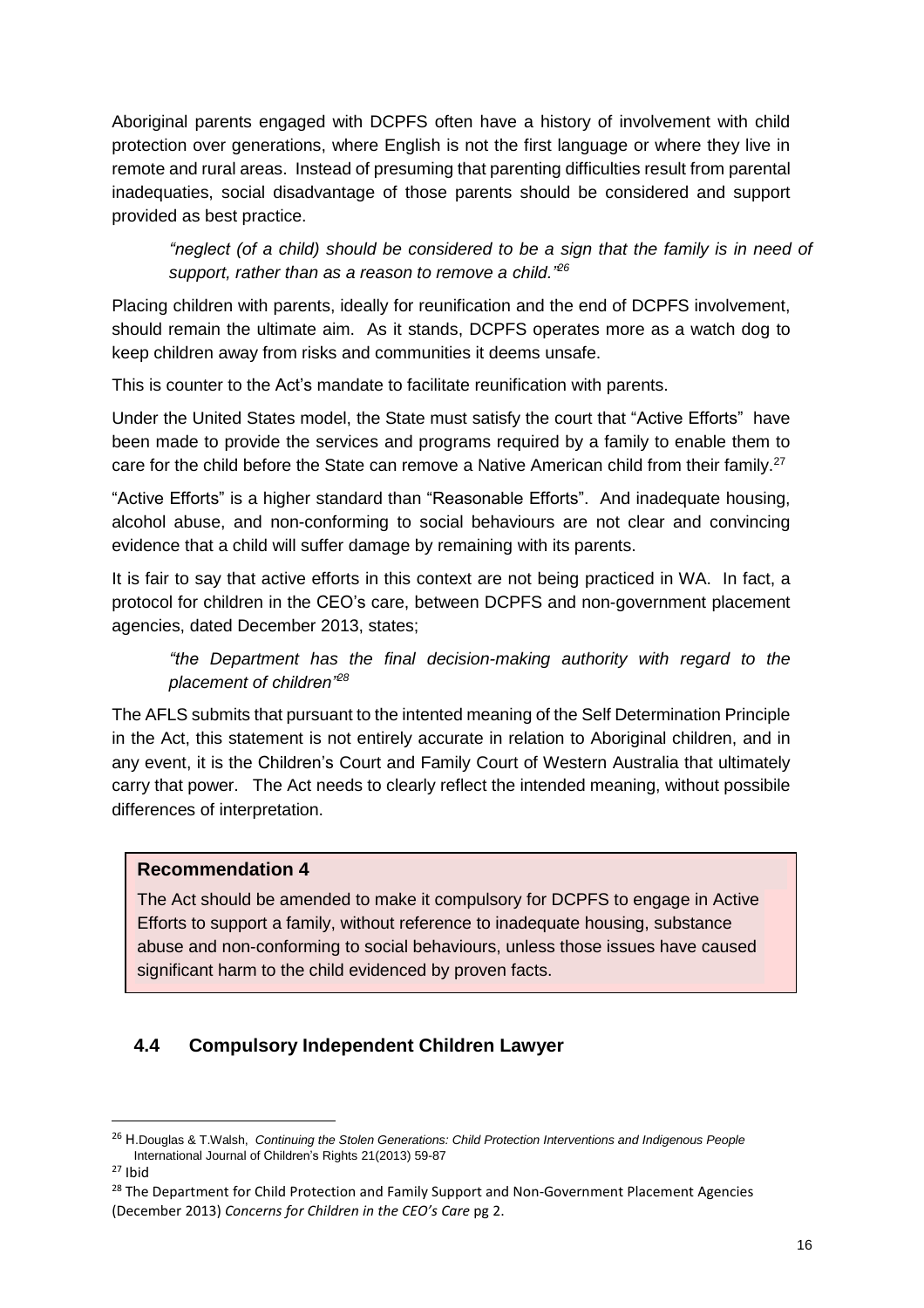In the experience of AFLS, a legal representative for the child in protection cases is rarely appointed.

Section 148 of the Act refers to legal representation for the child. It is discretionary upon the Court to decide if it is necessary.

It is the contention of AFLS that every child before the Court for removal from its parents, because it is considered in need of protection, requires separate representation by a legal practitioner. The competing nature of the parties involved in protection cases requires the interests of the child to be independently represented.

Further, the term "separate legal representation" as referred to in the Act does not clearly specify the sole representation of only the interests of the child. For this reason, AFLS suggests the name of "separate legal representation" for children be changed to "Child Representative"

Furthermore, the Act would greatly assist legal practice by reflecting the basis upon which legal representation for a child is to be instructed. That is, does the lawyer act on instructions or by reference to best practice guidelines.

All legal representation for Aboriginal children should be by lawyers competent in Aboriginal culture, and community complexities.

# **Recommendation 5**

Amend Section 148 of the Act to clarify and require;

- 1. All children subjected to protection applications be legally represented.
- 2. Legal representation for children be referred to as " Child Representative"
- 3. Clarify the basis upon which the legal representative acts; on instruction or best practice guidlines
- 4. Legal representation for children to be culturally competent for Aboriginal children.

# **4.5 Monitor out-of-home placements**

In the AFLS experience there is no follow up by DCPFS once permanent orders are made about the care placement of the child. It is therefore possible that unmonitored placements end up no better than the environment from which the child was taken.

If children are to be put into out-of-home care, it is the AFLS's position that the placement home must be tangibly better for the child. Equal or less to the care provided by either parent is not acceptable and in such cases, the child should be returned to their most protective parent.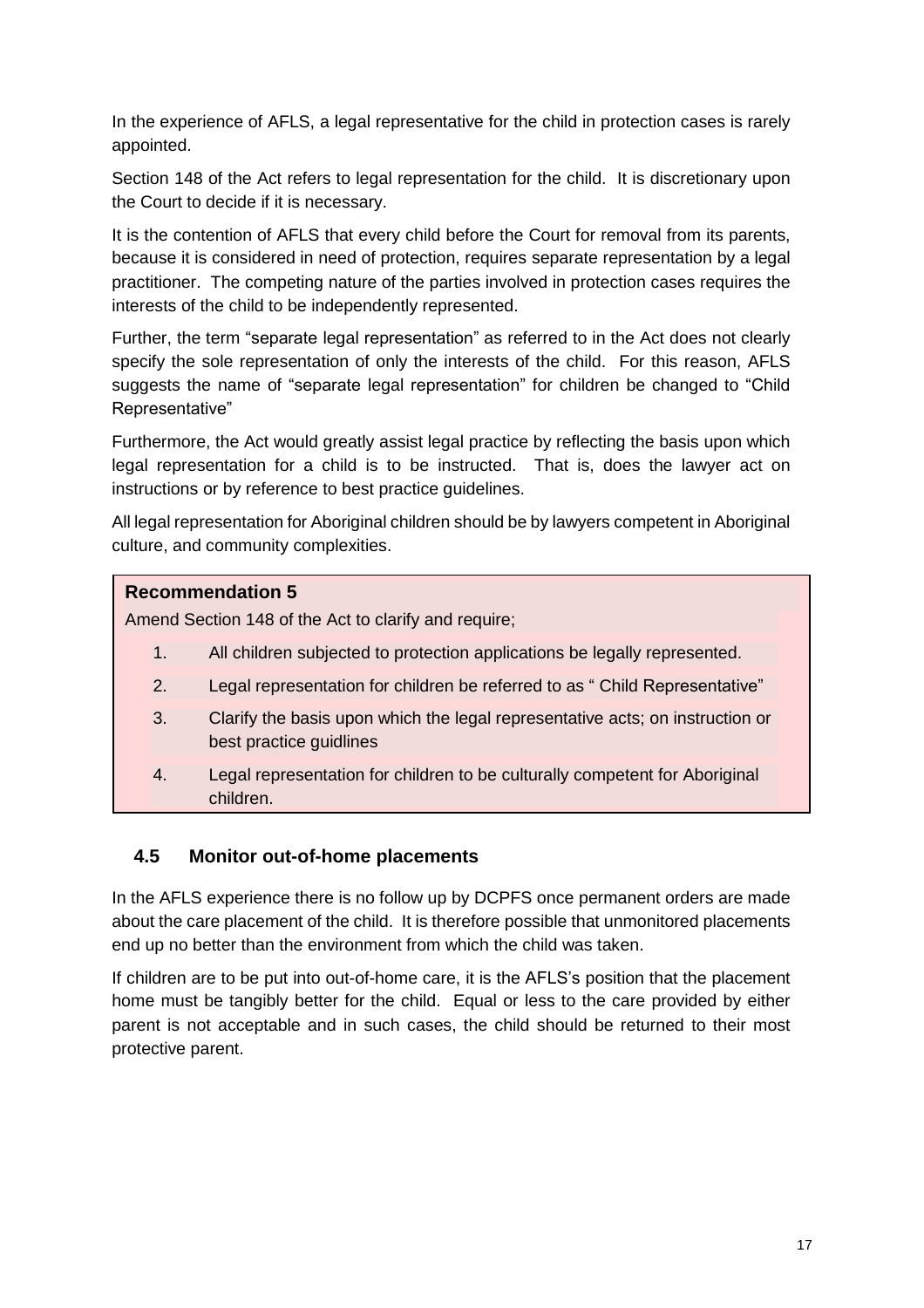Without monitoring the child after a permanent placement is made, the quality of experience of that child is unknown.

### **Recommendation 6**

Amend the Act to include reference to mandatory monitoring of out-of-home placements with scope for return of the children to their protective parent if the placement does not provide a measurable improvement to the child's home experience.

# *Consultation Question 4*

*What Legislative changes might improve the effectiveness of the consulation required of the Department when making a placement arrangement for an Aboriginal Child?*

# **4.6 DCPFS Case Workers need to be educated and sensitive to aboriginal cultures and have adequate expertise and experience to manage complex cases.**

If child protection workers are to work effectively with Aboriginal people they must be culturually competent to do so. Three interactive components of cultural competency have been identified by Weaver in comprehensive research:<sup>29</sup>

- 1. Skills;
- 2. Knowledge; and
- 3. Values.

Skills entail general skills such as problem solving and comunication and containment skills (including patience, tolerating silence and listening).

Workers must have knowledge of Aboriginal diversity and their own self awareness of stereotypes, a knowledge of history and culture and contemporary realities.

As to values, workers require self-awareness, humility and willingness to learn, respect and open-mindedness and a clear understanding of social justice.

For a DCPFS case worker to be culturally competent to work with Aboriginal people, we suggest that worker needs to be highly skilled and experienced.

Workers are not always competent to fulfil their role. Lack of competency compromises both the worker and the family and leaves the child potentially vulnerable with the decisions that are made.

<sup>29</sup> H.Douglas & T.Walsh, *Continuing the Stolen Generations: Child Protection Interventions and Indigenous People* International Journal of Children's Rights 21(2013) 59-87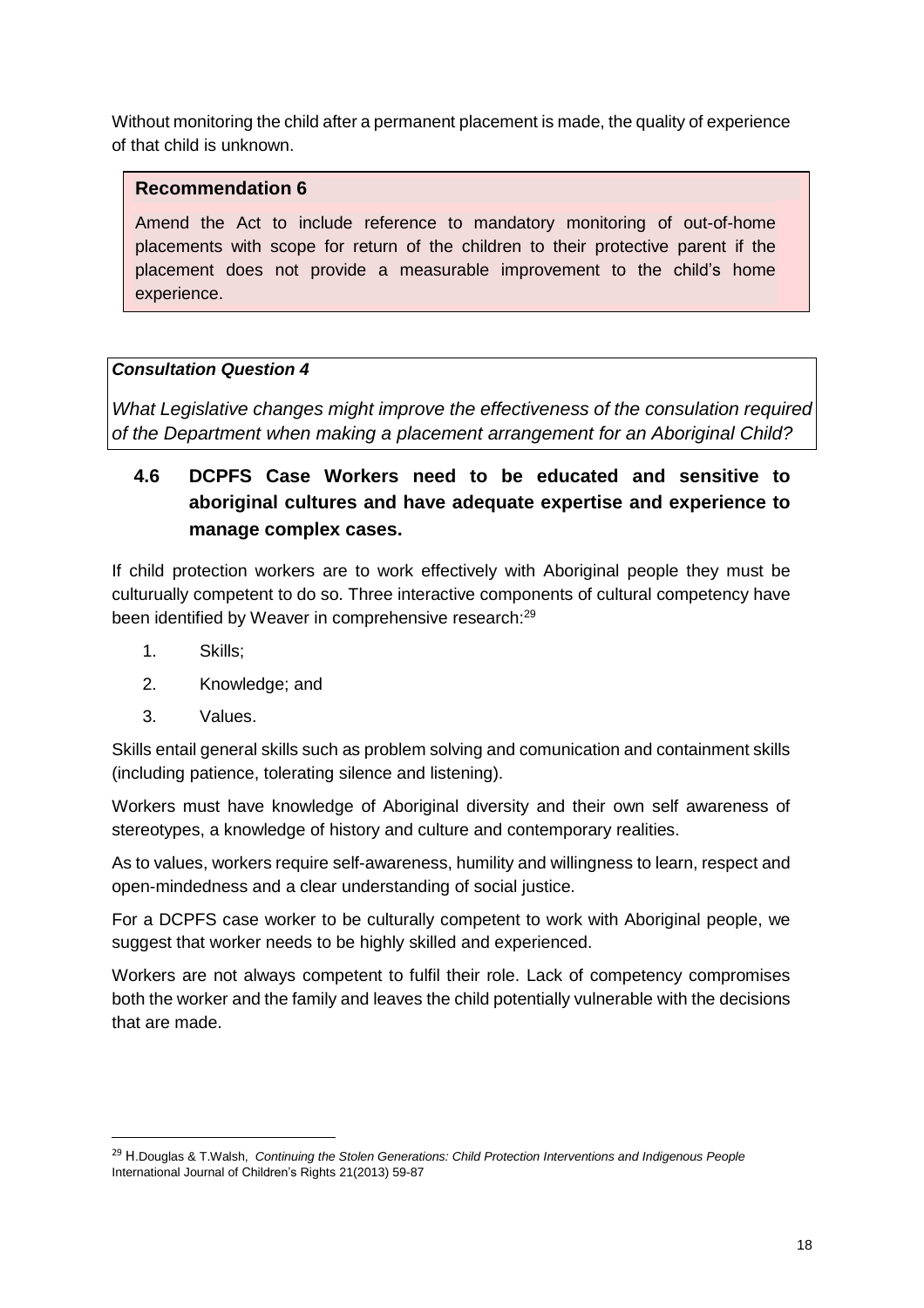Ideally, workers with a minimum number of years experience and with a proven record of successful reunifications would be situated in DCPFS districts with high Aboriginal populations, such as the Pilbara and the Kimberlies.

The number of protection orders made in 2016 are as follows;<sup>30</sup>

|             |                       | <b>Aboriginal children</b> | Non Aboriginal children |
|-------------|-----------------------|----------------------------|-------------------------|
| $\mathbf 1$ | Pilbarra              | 27                         | O                       |
| 2           | <b>West Kimberley</b> | 72                         | O                       |
| 3           | <b>East Kimberley</b> | 56                         |                         |

If competent experience is difficult to source in remote locations, at minimum, less experienced case workers should be monitored and mentored in a way that comprehensively protects Aboriginal human rights.

The children referred to in this submission comprise part of the above mentioned statistics. It is easy to lose sight of the plight of individuals when cases are presented as numbers.

### **Recommendation 7**

The Act should include reference to a special requirement for DCPFS competence when intervening in Aboriginal families, with competence to include understanding of skills, knowledge and values relevant to the Aboriginal experience.

# **4.7 Exernal Body to Monitor Care & Protection Cases**

At present and as afore mentioned, there are no steps in place to externally monitor or even review the current practices of DCPFS, other than the Court at first instance. However, as also canvassed, the findings of the Court at first instance are not publishable.

There is no current system in place for persons external to a case to know if children subject to care and protection order are managed according to current legal requirements as stated in the Act.

It would be useful for WA to look to Manitoba in Canada. Manitoba has enacted signfificant changes to it's child protection laws, specifically to address issues surrounding First Nation difficulties, legislating for proper representation and cultural understanding.

The *Child and Family Services Authorities Act (2003)* created four new departmental authorities to administer protection to the children of Manitoba.

- 1. First Nations Authority of Northern Manitoba,
- 2. First Nations Authority of Southern Manitoba,
- 3. Metis Authority and
- 4. General Authority

<sup>&</sup>lt;sup>30</sup> Department for Child Protection and Family Support (2015 – 2016) Annual Report pg 123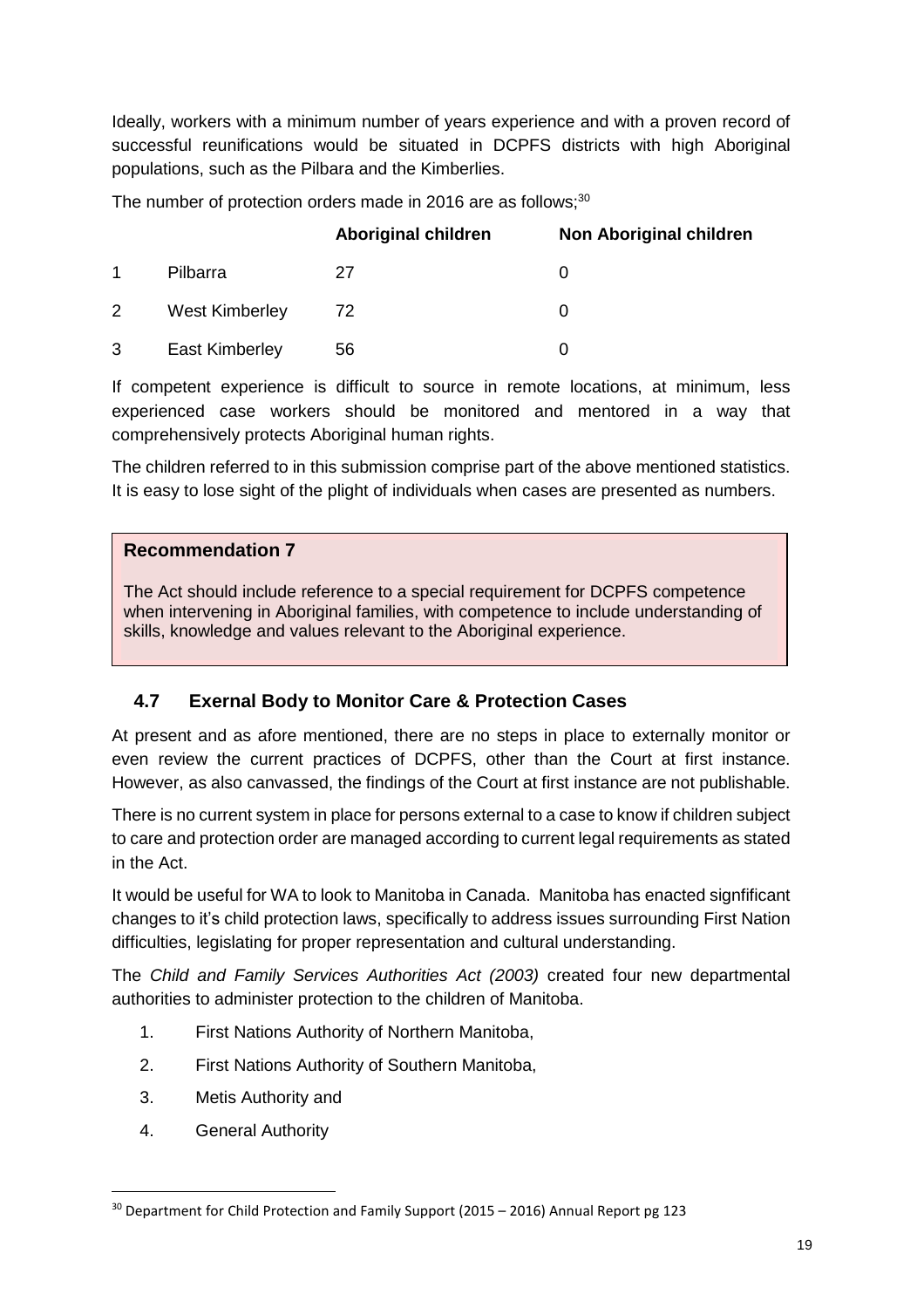These separate departments oversee services, disperse funds and ensure that culturally appropriate services are delivered by their respective agencies consistent with *The Child and Family Services Act* and *The Adoption Act (1999) of Manitoba*. 31

Ideally an entirely separate branch of DCPFS might be legislated to take over management of Aboriginal protection issues similar in the way to the Manotaba experience.

Failing that, at least an external body to the existing DCPFS department, to monitor and decide appropriate care for Aboriginal children.

# **Recommendation 8**

The Act be amended to include express provision for regional external bodies, groups or organizations separate to DCPFS to be appointed to review and monitor all Aboriginal out-of-home care cases and for and the body group or organization to consist of Aboriginal members with cultural connections to country and kinship.

# **4.8 Negotiated Placements**

Division 4 of the Act provides for DCPFS to negotiate out-of-home placements for children. It is the AFLS experience that placements are regularly negotiated for Aboriginal children in rural WA and consent orders are duly presented to the Court.

Usually the child is not legally represented and it is common for at least one of the parents to have no legal advice.

This practice is of concern to the AFLS, as cases often lack comprehensive independent evidence for the Court to consider when presented with a consent application.

Negotiated placements without legal representation leave both the parents and the child vulnerable. Research has shown that people who repeatedly experience negative events over which they have no control may start to assume it is not possible to control situations.<sup>32</sup>

Many Aboriginal people see themselves as powerless to oppose to DCPFS intervention, partly because of generations of their families being taken and likely because they were removed as children as well.<sup>33</sup>

*"With Indigenous parents…. Ive noticed that a lot (of them) think that once child safety becomes involved that's the end of it for them, they can't do anything more, they can't challenge the process. They don't understand that they can try and negotiate with the department to seek some different orders, If orders are indeed necessary"<sup>34</sup>*

<sup>31</sup> Canadian Child Welfare Research Portal

http://cwrp.ca/sites/default/files/publications/en/MB\_final\_infosheet.pdf

<sup>32</sup> H.Douglas & T.Walsh, *Continuing the Stolen Generations: Child Protection Interventions and Indigenous People* International Journal of Children's Rights 21(2013)

 $33$  Ibid

 $34$  Ibid pg 64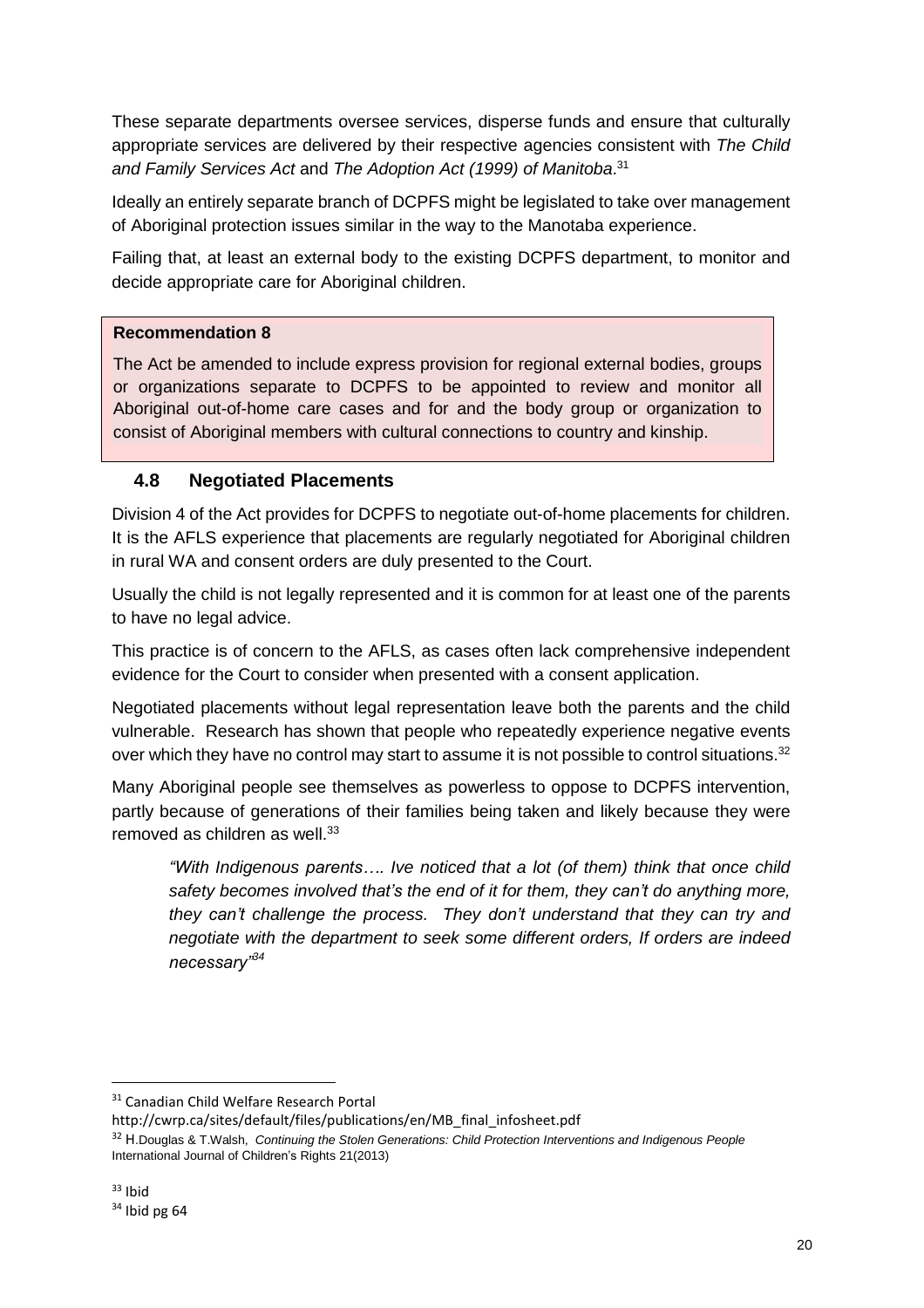The AFLS considers it necessary for a legal representative to be appointed in negotiated placements if one of the parents is not legally represented, idealy for the child. The aboriginal voice must be heard before orders are made

# **Recommendation 9**

Amend the Act to include provision for the Court to be fully informed about the best interests of a child when presented with an application for consent orders for negotiated settlement by appointing legal representation for the child if one or both parents are not represented.

# *4.3 Consultation Question 5*

*Are any changes required to increase the effectivenenss of the principles set out in sections 13 and 14?*

# **4.9 Section 13 – Principle of Self Determination**

Section 13 of the Act has the principle that Aboriginal and Torres Strait Islanders should be

"allowed" to participate in the protecton and care of their children with as much self determination "as possible".

The wording in this section 13 effectively makes the section meaningless. The inclusion of "allowed" and "as possible" reduce and potentially nullify the importance of the entire section.

Consultation pursuant to section 13 is not apparent. Aboriginal people are not being "allowed" based on it not "being possible".

For this section of the Act to have application, it needs to be reworded to make consultation mandatory.

The right to self determination might include;

- 1. a requirement that Government recognises Aboriginal peoples are distinct groups with their own group identity;
- 2. that Government engages in relationships with these groups based on mutual respect and equality.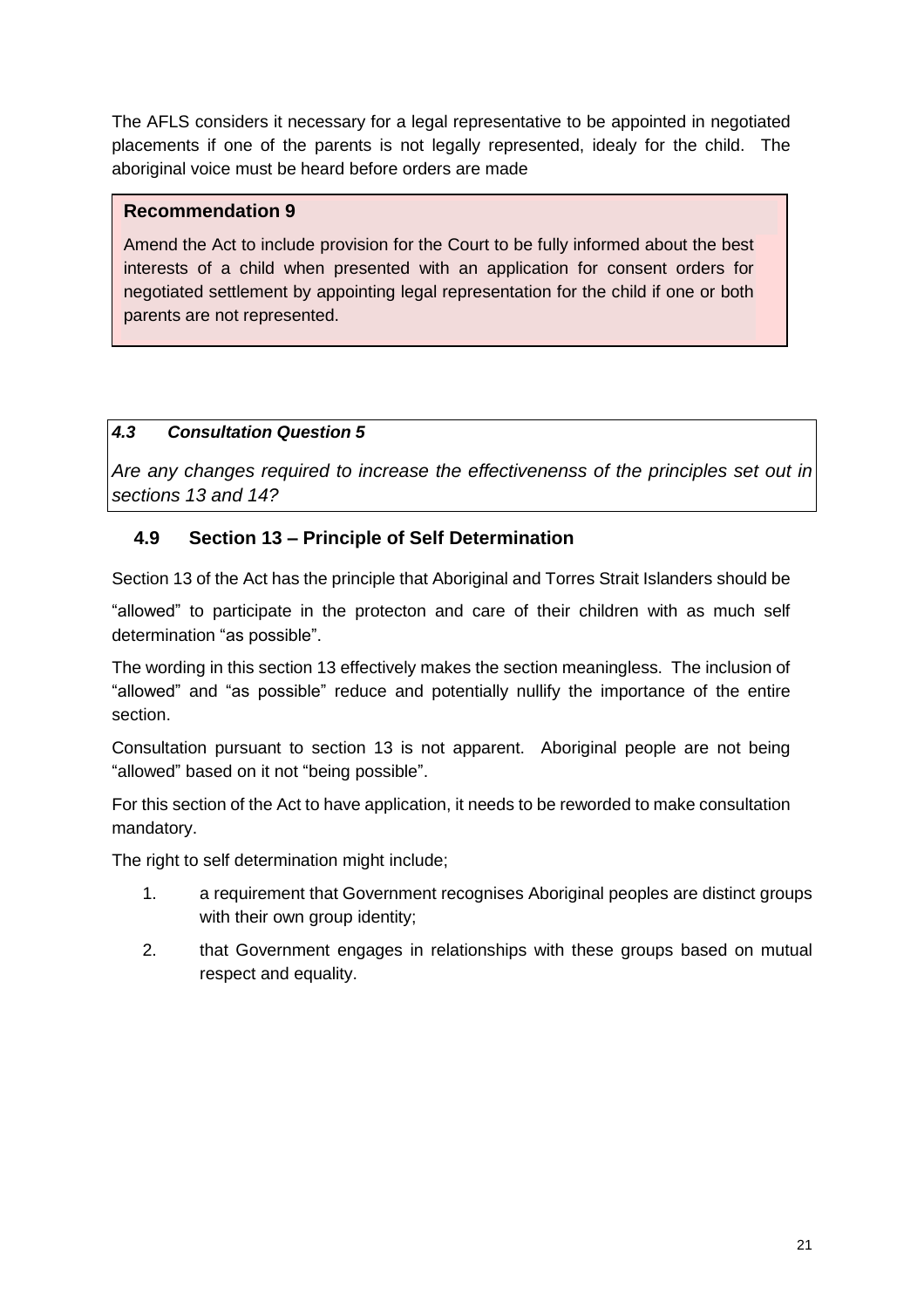A group of people exercise the right to self determination when they can make choices about their lives and feel like they have the power to make these choices.<sup>35</sup>

### **Recommendation 10**

Amend section 13 of the Act by making changes that effectively have the meaning of the word "Allowed" to be removed and changed to the meaning of "Must" and amend "with as much self-determination as possible' to "with self-determination". The amendments need to reflect that it is not discretionary for the application of the self determination principle as at present. Make it mandatory.

# **4.10 Section 14 – Principle of Community Participation**

As already canvased above, Community Participation does not always occur in Aborignal cases and often without explanation as to why.

It is the AFLS position that in administration of the Act, a kinship group, community group or representative organization must always be given opportunity and assistance to participate in the decision making process under the Act, and that such assistance is appropriate for every Aboriginal case. The application of Section 14 should not be discretionary. It must be mandatory.

Unless respect and recognition are provided to Aboriginal communities, so they might make their own decisions about controlling the welfare of their own children, the current crisis in child care will likely continue.

### **Recommendation 11**

 $\overline{a}$ 

Amend section 14 of the Act to make it mandatory for an Aborignal kinship group, community group or representative organization to participate in decision making under the Act, for every child.

# **4.11 Allow for Different Attachment to Care Givers in the Aboriginal Context**

Attachment theory is a psychological model that attempts to describe the dynamics of longterm and short-term interpersonal relationships between humans. The theory underpinning permancy planning is attachment theory; the sooner an enduring attachment with a carer is established, the more stable the child and the better the outcome for the child.

Studies on Aboriginal child rearing practices have found this approach inconsistent with Aboriginal child rearing practices.<sup>36</sup>

<sup>35</sup> Australian Human Rights Commission (2010) *The Community Guide to the UN Declaration on the Rights of the Indeigenous Peoples.* Paragon Australiasia Group

<sup>36</sup> Department of Family and Community Services (2002). *Warrki jarrinjaku jintangkammanu purananjaku = Working together* everyone and listening : Aboriginal child rearing & associated research : a review of the literature. Dept. of Family and Community Services, Canberra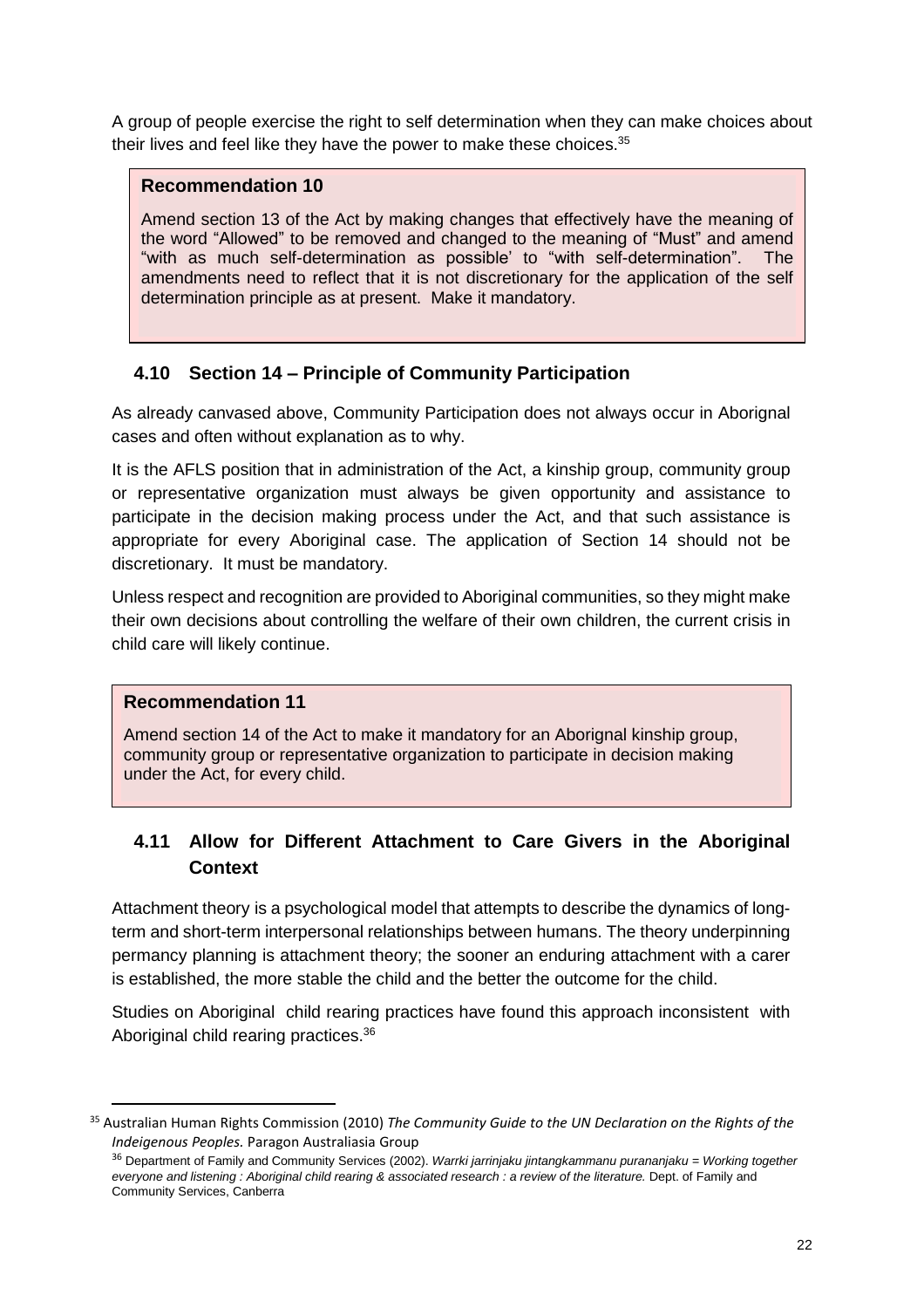*"The nuclear family is not the most common residential form; it is the extended family that is the norm (ed. Smith 2000). Typically, an Indigenous household consists of a small, multi-family, multi-generational core of kin with a highly mobile fringe of transient members. The responsibility for child care and rearing is distributed widely amongst a range of kin (Daly & Smith 1999), making any Western notion of 'primary carer' meaningless"<sup>37</sup>*

It is inappropriate for DCPFS to continue to use attachment theory as a guide in determining what is in an Aboriginal child's best interests for placement. To do so is paternatistic and ignores the importance of culturally relevant Aboriginal child rearing practices.

*"An aboriginal child's identity is determined by their parents. A child is born into their tribal/clan practices, customs and law. In traditional Aboriginal communities, this may determine who they can marry and what they can eat, and identifies the part of the country for which they are responsible. This also includes their religious practices and laws to abide by. The child's kinship system determines this."<sup>38</sup>* 

### **Recommendation 12**

Amend the Act to include express recognition of Aboriginal Attachment to the extended family as different to the Notion of Western Attachment to the nuclear family

### **4.12 Strict adherence to Legislated Timelines**

Subsections 3, 4 and 7 of the Act refer to periods of time that limit applications for protection orders.

Additionally section 88I refers to time requirements for care plans or provisional care plans. Not more than 2 workings days after placement and to include steps or measures designed to reduce the likelihood of the child being placed in a secure care facility again.

It is the AFLS experience that time frames are often not met by DCPFS. Given the gravity of removing a child from its parents, we support the return of a child to its parents in the event DCPFS is unable to comply with the legislated time restrictions.

With respect to Subsections 3, 4 and 7, it is common for DCPFS to apply to the Court for extensions in time, which is often forthcoming. Altough we appreciate delays are sometimes unavoidable, the frequency of applications for extensions in time are not rare. The AFLS does not agree to extending applications beyond the specified time frames in the current climate of child protection. It adds to the uncertainty surrounding children waiting placement outcomes and undermines the intention of the Act.

As to section 881, and the requirement of a plan being prepared within 2 days, we consider it is the parents right to know what has happened with their child and details of the reasons why the child was removed.

<sup>37</sup> Department of Families, Community Services & Indiginous Affairs (2004) *Occasional Paper 15 – The Growing Up of*

*Aboriginal and Torris Islander Children: A literature Review.* Pg 25

<sup>38</sup> SNAICC (2011) *Growing up Our Way: Practice Matrix* pg 65 Op cit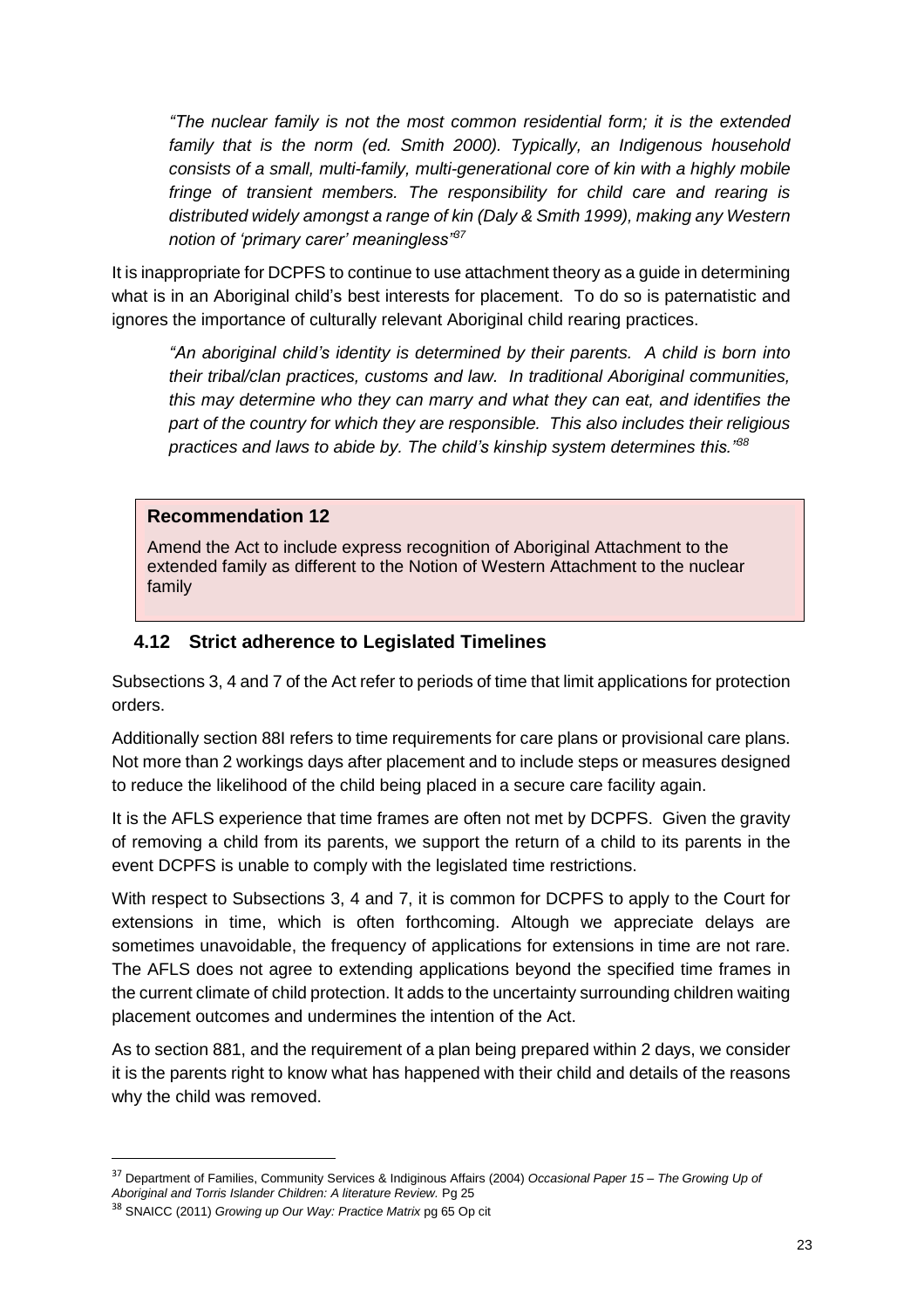Given Aboriginal populations in northern WA are on average having English as a second language, poor and often wary of DCPFS given intergenerational child removal, failure to properly adhere to time restriction stated in section 88I is an issue with Human rights.

### **Recommendation 13**

Amend the Act to include express provision for DCPFS to return children to their parents in the event legislated time frames are not maintained and remove the discretion of the court to grant extensions in time.

# *4.4 Consultation Question 6*

*What further Amendments might improve the effectiveness of the Act in protecting children from family and domestic violence while keeping them safe with a protective parent?*

# **4.15 Repeal Care & Protection of Unborn Aboriginal Babies**

The over representation of Aboriginal people in State care has existed since the 1930s.<sup>39</sup> Because of this tradition, Aboriginal families may be disproportionately placed under surveillance by DCPFS. The history is a significant trigger for attention on Aboriginal families. 40

*"…..the loss of identity experienced by Stolen Generation children continues to be experienced by many Indigenous children who are removed from their families and placed in foster care, often far away from their communities. This loss further compounds the inter-generational problem, paving the way for yet another generation of institutionalized children."<sup>41</sup>*

Sections 33A and 33B are relied upon by DCPFS to focus on Aboriginal women about to give birth. Even unborn babies can be investigated by DCPFS under the Act. This, used in combination with Sections 28(2) where the test is "likely to suffer" harm, provides individual case workers a tool to arrange child care consistent with their own child rearing framework and in some instances, possible biases.

In fact, the wording in section 33B permits;

- a) a DCPFS case worker to decide if an unborn child is "likely to suffer" harm after birth even if the mother has no history of harming a child in the past; and
- b) for the case worker to meet with an authorized 3rd party to develop a plan for the care for the child (removed from the mother);
- c) take the baby into care immediately after birth and place the baby in foster care.

<sup>39</sup> H.Douglas & T.Walsh, *Continuing the Stolen Generations: Child Protection Interventions and Indigenous People* International Journal of Children's Rights 21(2013) 59-87

 $40$  Ibid

 $41$  Ibid pg 63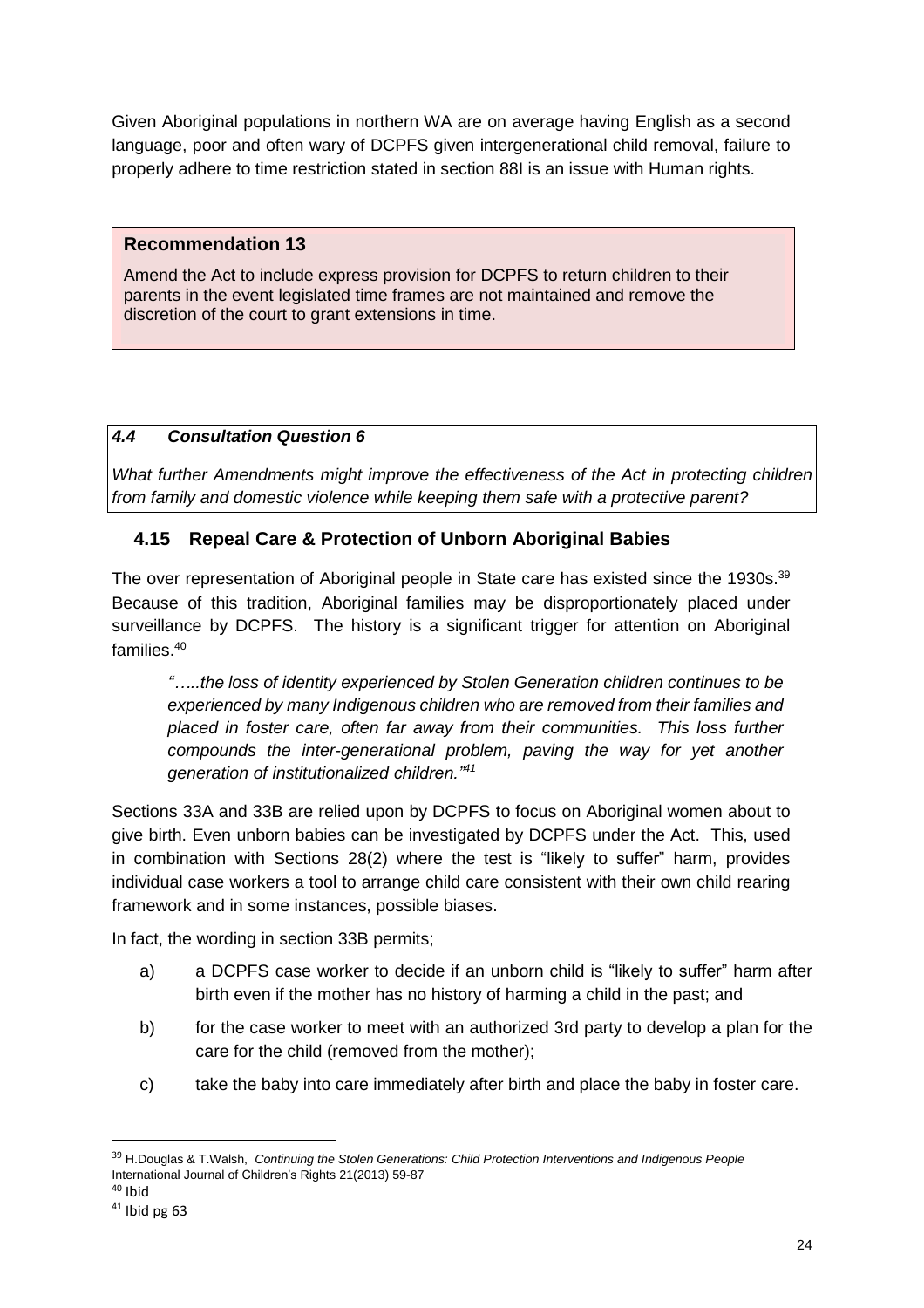In at least one instance known to AFLS, a young Aboriginal mother giving birth to her first child, was not informed of DCPFS intentions, even though a case worker was waiting at the hospital for the baby to be born. In that case, the mother was herself a State ward and known to DCPFS. This was the reason she was under surveillance by DCPFS.

The attention to Aboriginal families even before harm to a child has occurred, may possibily explain, in part, why such a significantly high proportion of Aboriginal children are taken into care comparative to non-Aboriginal children.

# **Recommendation 14**

Amend Section 28(2) of the Act to be the exlusive decision of a kinship group, community representative or Aboriginal organisation before a new born baby is taken into care based on "likely" to suffer harm.

# **4.16 Support the Non Abusive Parent in Domestic and Family Violence Families**

The correlation between child abuse and domestic violence is well recogised. Children growing up exposed to family violence are vulnerable to abuse, such as;

- 1. physical abuse approximately 60% occurs in families where there is domestic violence
- 2. child sexual abuse perpetrators use violence against the protective parent to conceal their abuse of a child
- 3. neglect over 80% of child deaths in WA revealed family violence as a contributing factor.

The AFLS maintains that victim safety and perpetrator accountability is necessary to achieve positive change for children exposed to family violence. It should not however, penalize a protective parent from caring for their child.

In situations where a parent has engaged with DCPFS, was caring for the child at the time the matter came to the attention of DCPFS, and the concerns in relation to safety relate to the other parent, the parent who is fulfilling their responsibility should be able to retain parental responsibility.

The Victorian legislation has already addressed this issue, referred to as a Family Preservation Order, pursuant to Section 280(1)(c) *Children Youth and Families Act 2005.*

*"the child to be placed in the day to day care of one or both of the parents"*

In WA however, there does seem to be some ambiguity, as Section 50 appears to create confusion on this issue.

ALFS supports amending section 50 of the Act to clearly state that orders should be made in favour of one parent in situations of family and domestic violence to preserve the protective parents responsibility for care of a child, and restrict the other parent from exercising their responsibility.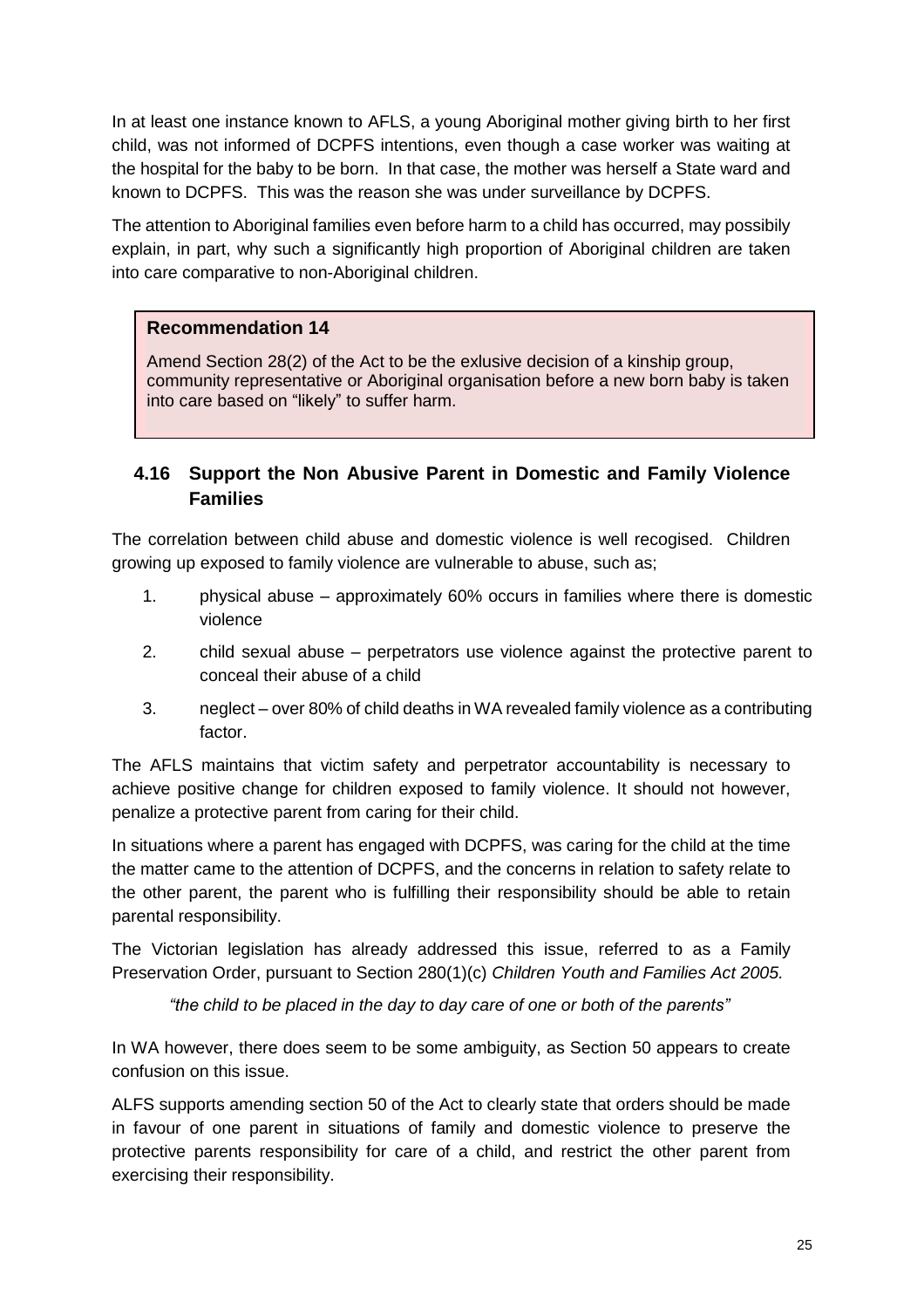Amend the Act to clarify the appropriate placement of a child with a protective parent in cases where the protective parent is the victim of domestic and family violence.

# **4.17 Never Place a Child with the Family of a Perpetrator of Domestic Violence**

The AFLS does not agree with placement of children with perpetrators of family violence or their families in the Aboriginal context.

Aboriginal women, the same as non Aboriginal women, want domestic violence to stop. Domestic and family violence is a real concern in Aborigninal communities.<sup>42</sup>

In the experience of the AFLS some case workers approach to domestic violence is sometimes lacking in cultural competency. Often times mothers are told to "leave" their violent partner before the children will be returned.

However, in addition to the same risk factors that non-aboriginal women face when leaving violent partners, Aboriginal women also carry an additional consideration. Often times an Aboriginal woman is focused on rehabilitation of the offender and restoring relationships within the family and community because to leave often means having to move a long way away from the community. This puts pressure on the victims of violence within the community setting in ways often unique to Aboriginal victims of violence.

It is not unusual for a woman to become the target of hostility from the perpetrator's family if she leaves the relationship, and particularly if the perpetrator is imprisoned.

Placement of a child with the perpetrator's family may effectively prevent the mother from having contact with the child or put her at risk from the perpetrators family. It also causes the child to be at risk of contact with a person known to be violent without adequate supervision.

# **Recommendation 16**

 $\overline{a}$ 

Amend the Act to prevent a child from being placed with the perpetrator of domestic or family violence or his family.

# **4.18 Procedural Fairness - Frank disclosure of documents and all things related to protection proceedings between the parties.**

*Family Law Rules 2004* chapter 13 requires all parties to proceedings to provide full and frank disclosure to the other parties. There is no equivalent in the Act before the Children's

<sup>42</sup> Department of Families, Community Services & Indiginous Affairs (2004) *Occasional Paper 15 – The Growing Up of Aboriginal and Torris Islander Children: A literature Review.*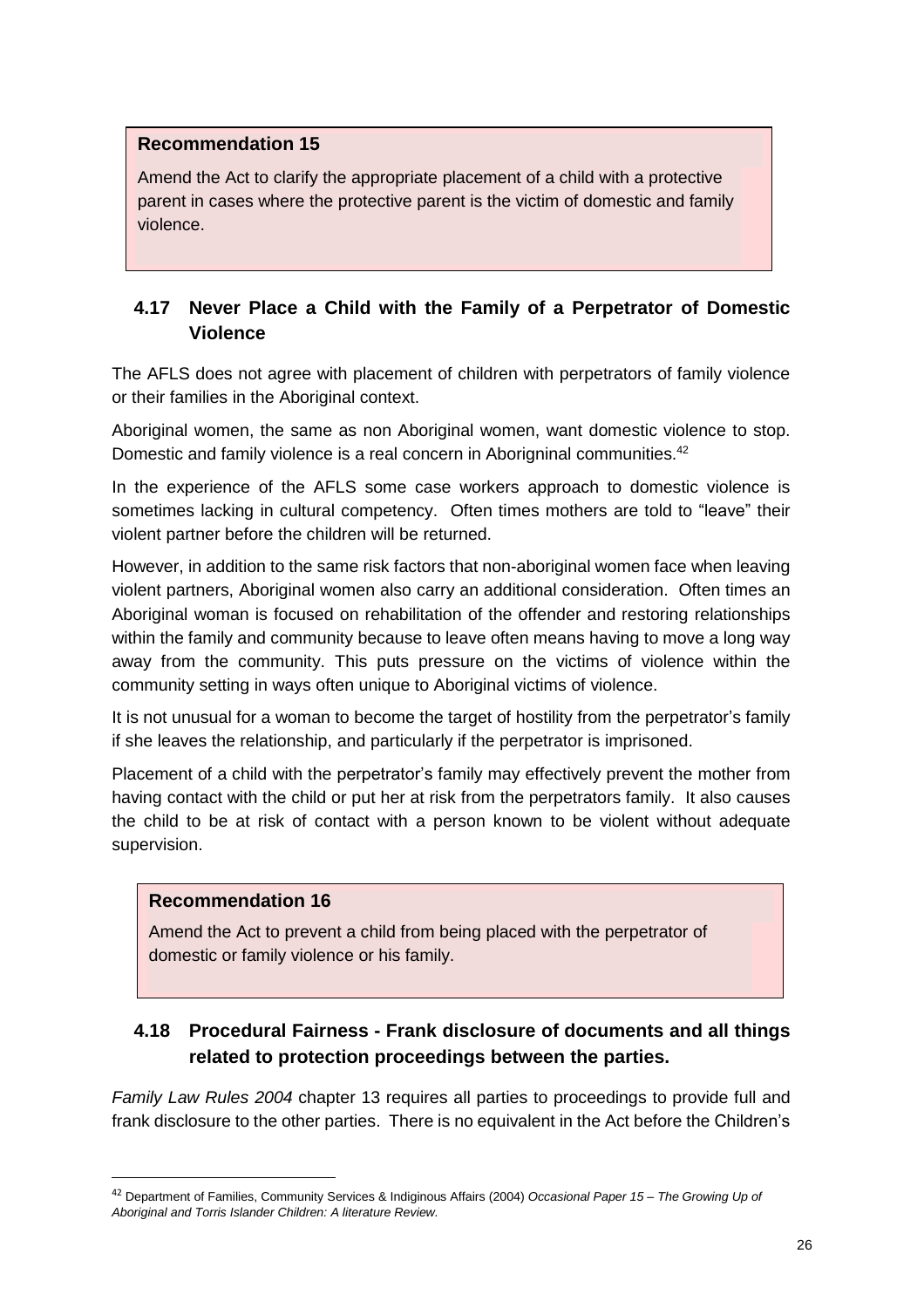Court. In fact the Act is silent on this issue. There is not even provision in the Act for respondent parents to obtain orders for information to be provided by DCPFS.

Given the intended non-adversarial approach in protection matters, the omission of procedural fairness to parents who face losing their children is of concern.

ALFS proposes inclusion in the Act for positive obligations to be imposed on all parties to protection applications. In particular, the DCPFS, in disclosing to all parties concerned all information relating to the child the subject of a protection application without exception other than the identity of anyone who has made a report of abuse to DCPFS.

### **Recommendation 17**

The Act be amended to enact full and frank disclosure of all information related to a protection application unless expressly prohibited by the Act and for such disclosure to be required within specified time frames.

# **4.19 Interpreters**

In WA there are many diverse Aboriginal groups that live within there own distinct and often remote countries and have different languages specific to each. Often English is not the first language of people living in remote areas. This results in parents not necessarily understanding what they are told by case workers.

When dealing with Aboriginal in remote areas and communities where English is a second language interpreters should be made available for discussions with case workers.

### **Recommendation 18**

The Act be amended to include a requirement for an interpreter fluent in the language of that specific community/country and/or region.

# **4.20 Case Workers to include Legal Representatives acting behalf of parents or children in discussions related to the protection application**

In the experience of the AFLS, it is common practice for case workers to insist on speaking directly with parents even though the person is legally represented.

Further, such legal representatives are often denied entry to discussions with their clients when care plans and other related topics are discussed by case workers.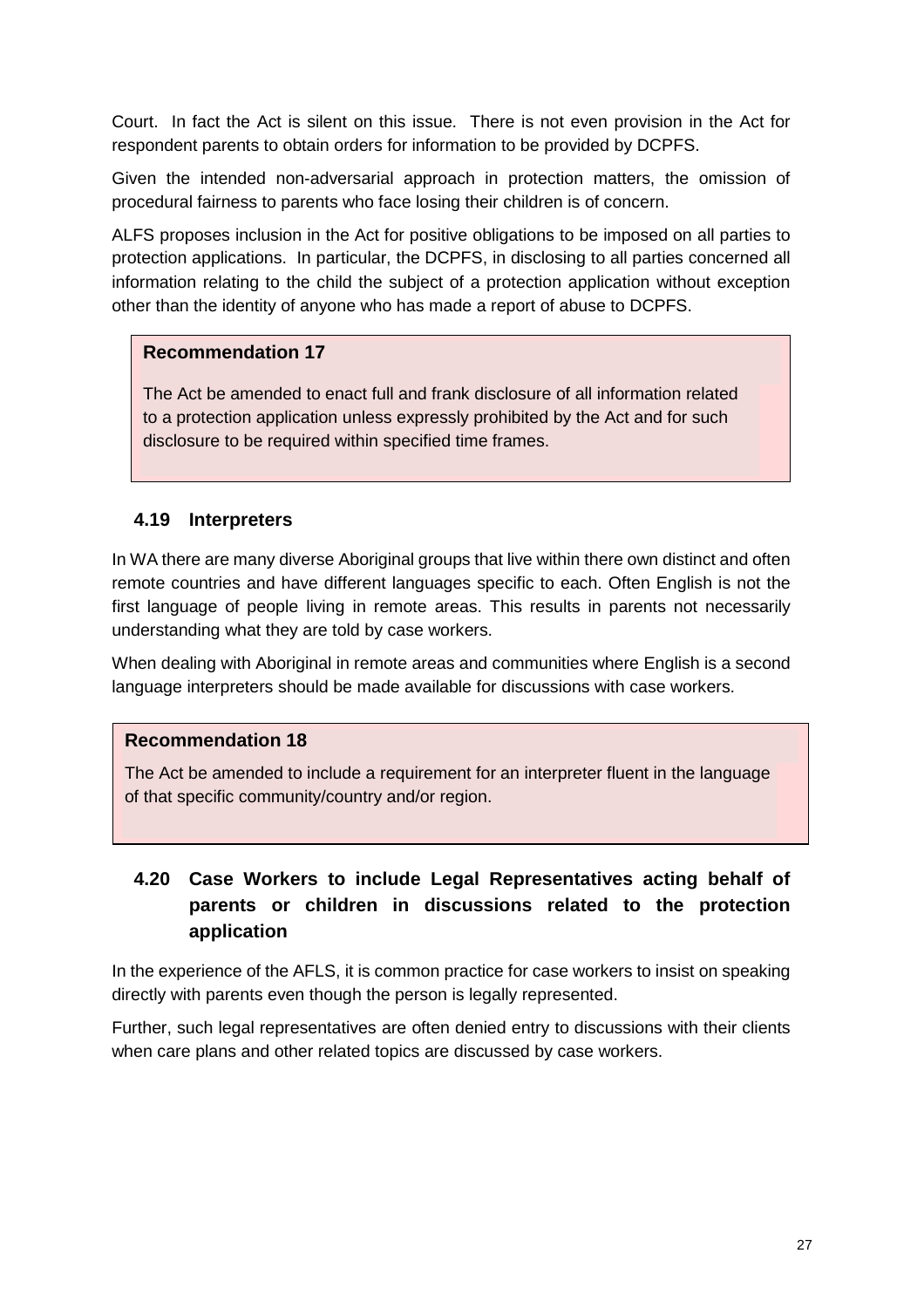As many parents are intimidated by DCPFS intervention and therefore unable or unsure how to speak and negotiate with caseworkers, it is unreasonable and unjust for them to be expected to discuss care plans without legal assistance where possible.

### **Recommendation 19**

A case worker must not confer or deal directly with a parent or other non DCPFS party in a protection application if that person is represented by a legal practitioner unless the legal practitioner has previously consented in writing.

# **4.21 Final Orders**

When a final order are made not all proposal take into account contact with natural parents.

### **Recommendation 20**

Final orders need mandatory condition of contact for natural parents. Carers cannot take a child out of the jurisdiction, interstate, inter region, international without bringing the matter back to court.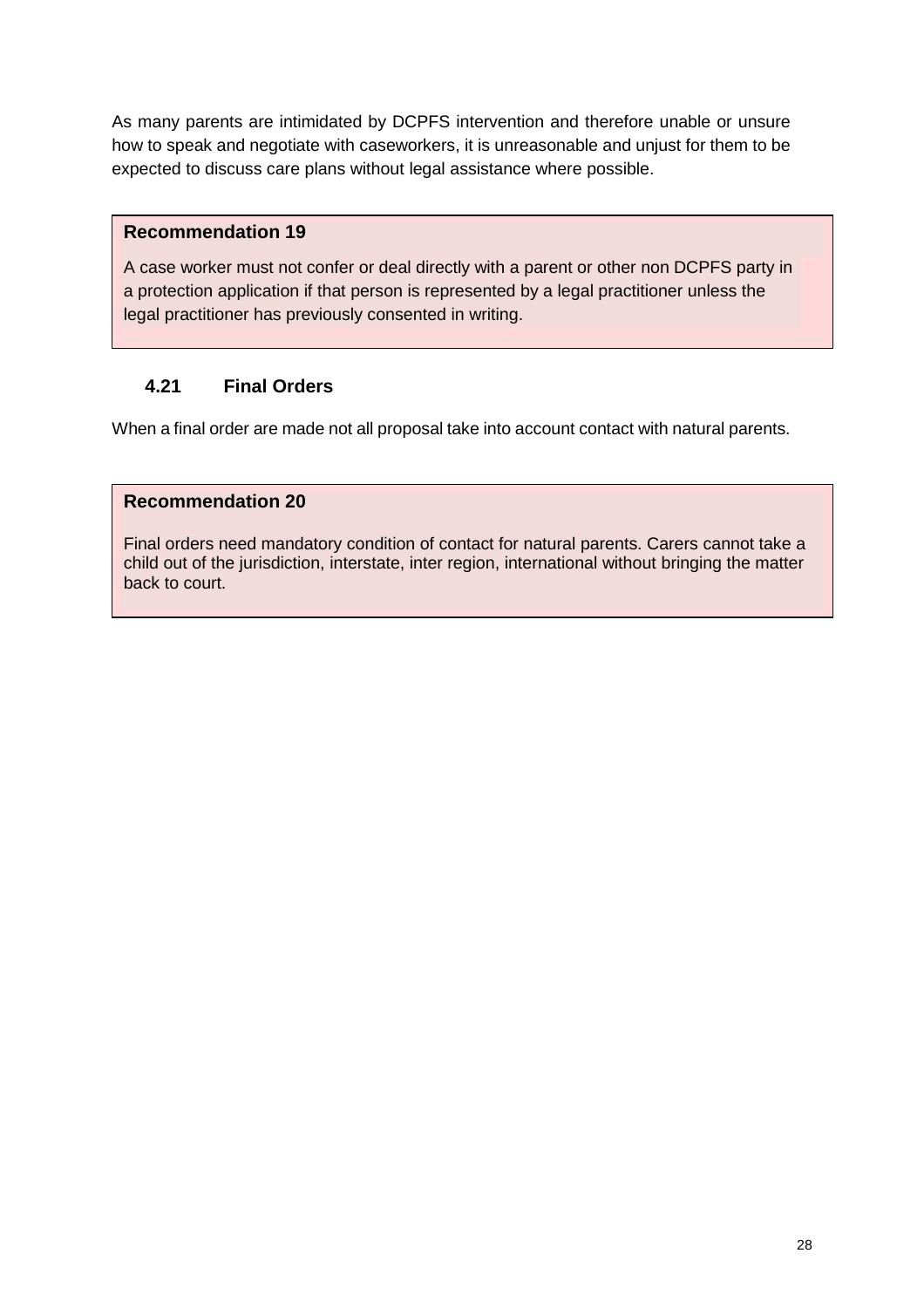# **Case Studies**

# **Case Study 1**

An Aboriginal mother living in remote town has a 9 year old child.

The mother had a alcohol problem. The child was taken into care by DCPFS and placed into a group home in another town. The mother was not permitted time with the child and has not had contact with the child since he was taken into care. There was no provision made for contact over the Christmas period.

Since the child was taken, the mother has complied with requirements for her to address her drinking problem. She has undergone rehabilitation and regularly sees an alcohol counsellor. Additionally, she now holds a job teaching in her community. The mother is doing well.

The AFLS lawyer with conduct has requested DCPFS make provision for reunification between the mother and child. However, without disclosure for reasons, this has been denied to date.

The child is outside his country and far removed from the kinship network.

It is unknown if DCPFS complied with section 14 of the Act, providing a kinship group, community representative or organization an opportunity to participate in the decision making of this child's intervention. Neither is it known if sections 8, 9, 10 or the placement principles in section 12 were followed.

DCPFS has not considered the mother as the foster carer as an alternative to removal from home and country.

# **Case Study 2**

An Aboriginal mother with 3 children in her care. Living in remote area. The Children were cared for by extended family in the traditional Aboriginal child rearing practices of the region. Mother did have an alcohol problem but was rehabilited last year in 2016.

All 3 children taken into care early March 2017.

Whereabouts of children unknown. No care plan has been provided as yet. No support provided to the mother to address what might be the case worker's concerns. No disclosure from DCPFS as yet as to why the children are considered to be at risk.